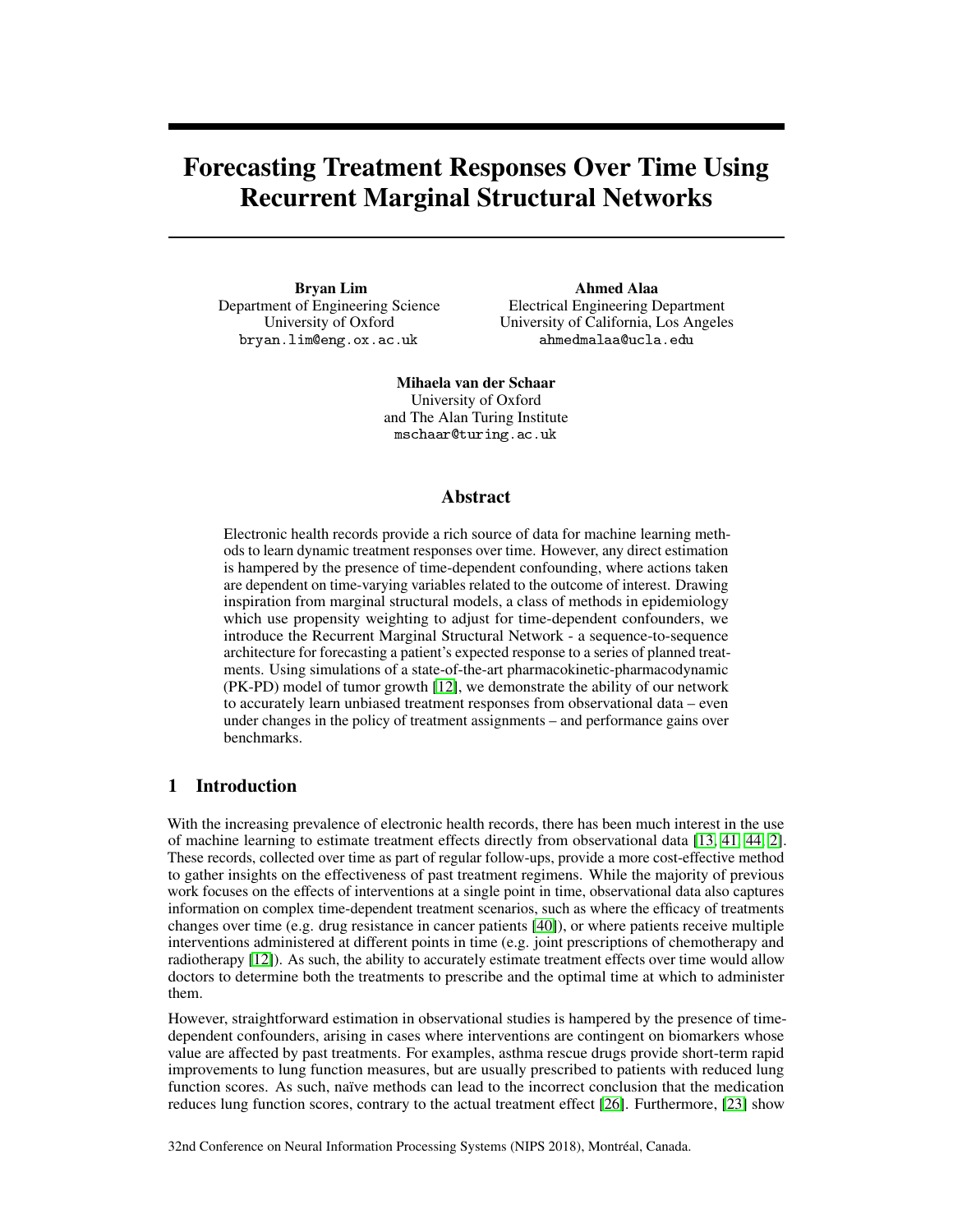that the standard adjustments for causal inference, e.g. stratification, matching and propensity scoring [\[16\]](#page-9-3), can introduce bias into the estimation in the presence of time-dependent confounding.

Marginal structural models (MSMs) are a class of methods commonly used in epidemiology to estimate time-dependent effects of exposure while adjusting for time-dependent confounders [\[15,](#page-9-4) [24,](#page-10-5) [19,](#page-9-5) [14\]](#page-9-6). Using the probability of a treatment assignment, conditioned on past exposures and covariate history, MSMs typically adopt inverse probability of treatment weighting (IPTW) to correct for bias in standard regression methods [\[22\]](#page-9-7), re-constructing a 'pseudo-population' from the observational dataset to similar to that of a randomized clinical trial. However, the effectiveness of bias correction is dependent on a correct specification of the conditional probability of treatment assignment, which is difficult to do in practice given the complexity of treatment planning. In standard MSMs, IPTWs are produced using pooled logistic regression, which makes strong assumptions on the form of the conditional probability distribution. This also requires one separate set of coefficients to be estimated per time-step and many models to be estimated for long trajectories.

In this paper, we propose a new deep learning model - which we refer to as Recurrent Marginal Structural Networks - to directly learn time-dependent treatment responses from observational data, based on in the marginal structural modeling framework. Our key contributions are as follows:

Multi-step Prediction Using Sequence-to-sequence Architecture To forecast treatment responses at multiple time horizons in the future, we propose a new RNN architecture for multi-step prediction based on sequence-to-sequence architectures in natural language processing [\[36\]](#page-10-6). This comprises two halves, 1) an encoder RNN which learns representations for the patient's current clinical state, and 2) a decoder which is initialized using the encoder's final memory state and computes forward predictions given the intended treatment assignments. At run time, the R-MSN also allows for prediction horizons to be flexibly adjusted to match the intended treatment duration, by expanding or contracting the number of decoder units in the sequence-to-sequence model.

Scenario Analysis for Complex Treatment Regimens Treatment planning in clinical settings is often based on the interaction of numerous variables - including 1) the desired outcomes for a patient (e.g. survival improvement or comorbidity risk reduction), 2) the treatments to assign (e.g. binary interventions or continuous dosages), and 3) the length of treatment affected by both number and duration of interventions. The R-MSN naturally encapsulates this by using multi-input/output RNNs, which can be configured to have multiples treatments and targets of different forms (e.g. continuous or discrete). Different sequences of treatments can also be evaluated using the sequence-to-sequence architecture of the network. Moreover, given the susceptibility of IPTWs to model misspecification, the R-MSN uses Long-short Term Memory units (LSTMs) to compute the probabilities required for propensity weighting. Combining these aspects together, the R-MSN is able to help clinicians evaluate the projected outcome of a complex treatment scenario – providing timely clinical decision support and helping them customize a treatment regimen to the patient. A example of scenario analysis for different cancer treatment regimens is shown in Figure [1,](#page-1-0) with the expected response of tumor growth to no treatment, chemotherapy and radiotherapy shown.



<span id="page-1-0"></span>Figure 1: Forecasting Tumor Growth Under Multiple Treatment Scenarios

## 2 Related Works

Given the diversity of literature on causal inference, we focus on works associated with timedependent treatment responses and deep learning here, with a wider survey in Appendix [A.](#page-11-0)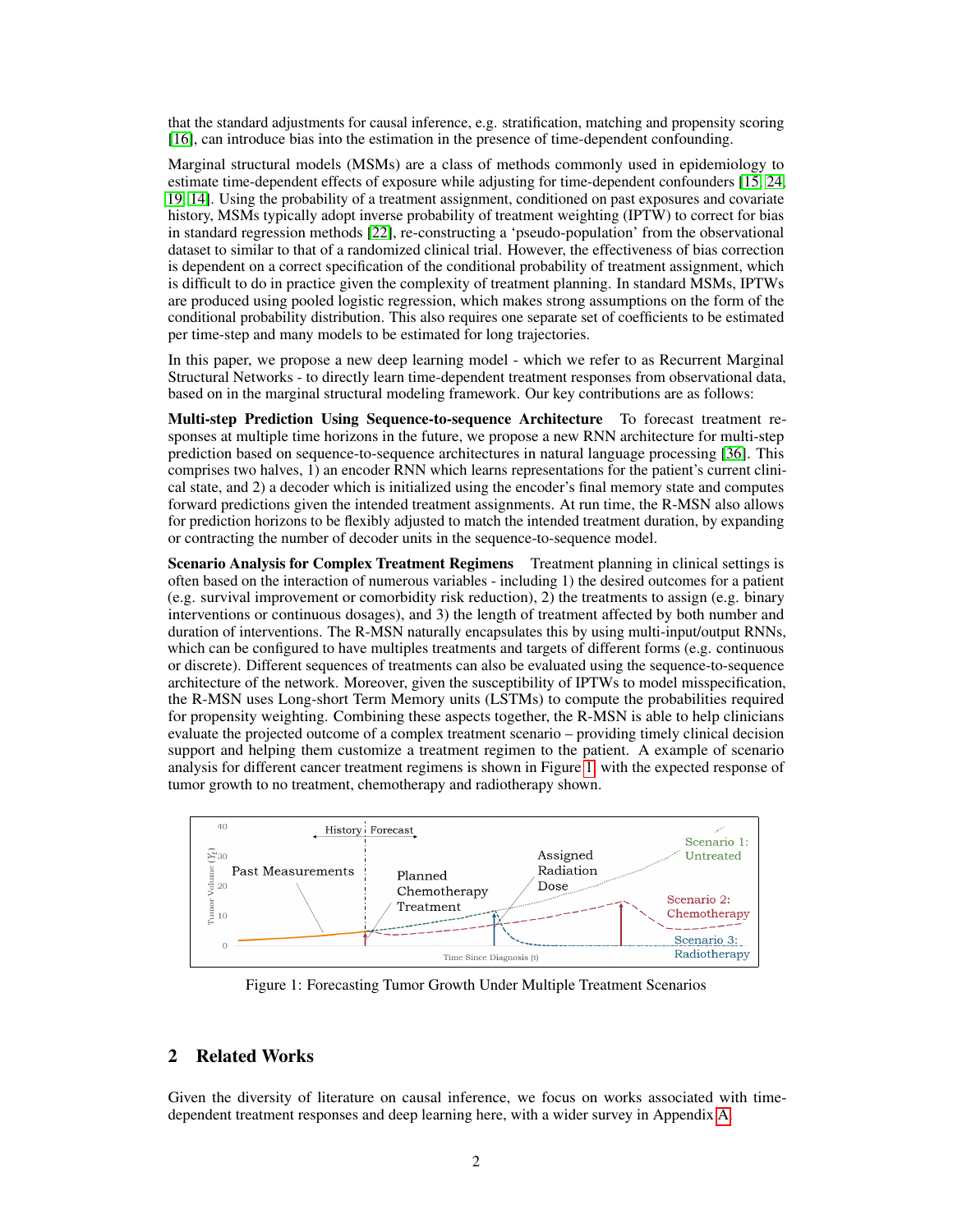G-computation and Structural Models. Counterfactual inference under time-dependent confounding has been extensively studied in the epidemiology literature, particularly in the seminal works of Robins [\[30,](#page-10-7) [31,](#page-10-8) [16\]](#page-9-3). Methods in this area can be categorized into 3 groups: models based on the G-computation formula, structural nested mean models, and marginal structural models [\[8\]](#page-9-8). While all these models provide strong theoretical foundations on the adjustments for time-dependent confounding, their prediction models are typically based on linear or logistic regression. These models would be misspecified when either the outcomes or the treatment policy exhibit complex dependencies on the covariate history.

Potential Outcomes with Longitudinal Data. Bayesian nonparametric models have been proposed to estimate the effects of both single [\[32,](#page-10-9) [33,](#page-10-10) [43,](#page-10-11) [34\]](#page-10-12) and joint treatment assignments [\[35\]](#page-10-13) over time. These methods use Gaussian processes (GPs) to model the baseline progression, which can estimate the treatment effects at multiple points in the future. However, some limitations do exist. Firstly, to aid in calibration, most Bayesian methods make strong assumptions on model structure - such as 1) independent baseline progression and treatment response components [\[43,](#page-10-11) [35\]](#page-10-13), and 2) the lack of heterogeneous effects, by either omitting baseline covariates (e.g. genetic or demographic information) [\[34,](#page-10-12) [33\]](#page-10-10) or incorporating them as linear components [\[43,](#page-10-11) [35\]](#page-10-13). Recurrent neural networks (RNNs) avoid the need for any explicit model specifications, with the networks learning these relationships directly from the data. Secondly, inference with Bayesian models can be computationally complex, making them difficult to scale. This arises from the use of Markov Chain-Monte Carlo sampling for g-computation, and the use of sparse GPs that have at least  $O(NM^2)$ complexity, where  $N$  and  $M$  are the number of observations and inducing points respectively [\[39\]](#page-10-14). From this perspective, RNNs have the benefit of scalability and update their internal states with new observations as they arrive. Lastly, apart from [\[35\]](#page-10-13) which we evaluate in Section [5,](#page-5-0) existing models do not consider treatment responses for combined interventions and multiple targets. This is handled naturally in our network by using multi-input/multi-output RNN architectures.

Deep Learning for Causal Inference. Deep learning has also been used to estimate individualized treatment effects for a single intervention at a fixed time, using instrumental variable approaches [\[13\]](#page-9-1), generative adversarial networks [\[44\]](#page-10-1) and multi-task architectures [\[3\]](#page-9-9). To the best of our knowledge, ours is the first deep learning method for time-dependent effects and establishes a framework to use existing RNN architectures for treatment response estimation.

#### <span id="page-2-1"></span>3 Problem Definition

Let  $\mathbf{Y}_{t,i} = [Y_{t,i}(1), \ldots, Y_{t,i}(\Omega_y)]$  be a vector of  $\Omega_y$  observed outcomes for patient i at time  $t, \mathbf{A}_{t,i} =$  $[A_{t,i}(1), \ldots, A_{t,i}(\Omega_a)]$  a vector of actual treatment administered,  $\mathbf{L}_{t,i} = [L_{t,i}(1), \ldots, L_{t,i}(\Omega_a)]$  timedependent covariates and  $X_i = [X_i(1), \ldots, X_i(\Omega_v)]$  patient-specific static features. For notational simplicity, we will omit the subscript i going forward unless explicitly required.

**Treatment Responses Over Time** Determining an individual's response to a prescribed treatment can be characterized as learning a function  $g(.)$  for the expected outcomes over a prediction horizon  $\tau$ , given an intended course of treatment and past observations, i.e.:

<span id="page-2-2"></span>
$$
\mathbb{E}\left[\mathbf{Y}_{t+\tau}|a(t,\tau-1),\bar{\mathbf{H}}_t\right] = g(\tau,a(t,\tau-1),\bar{\mathbf{H}}_t)
$$
\n(1)

where  $g(.)$  represents a generic, possibly non-linear, function,  $a(t, \tau - 1) = (\mathbf{a}_t, \dots \mathbf{a}_{t+\tau-1})$  is an *intended* sequence of treatments  $a_k$  from the current time until just before the outcome is observed, and  $\bar{\mathbf{H}}_t = (\bar{\mathbf{L}}_t, \bar{\mathbf{A}}_{t-1}, \mathbf{X})$  is the patient's history with covariates  $\bar{\mathbf{L}}_t = (\mathbf{L}_1, \dots, \mathbf{L}_t)$  and actions  $\bar{\mathbf{A}}_{t-1} = (\mathbf{A}_1, \dots, \mathbf{A}_{t-1}).$ 

Inverse Probability of Treatment Weighting Inverse probability of treatment weighting, extensively studied in marginal structural modeling to adjust for time-dependent confounding [\[22,](#page-9-7) [16,](#page-9-3) [15,](#page-9-4) [24,](#page-10-5) [26\]](#page-10-3), with extensions to joint treatment assignments [\[19\]](#page-9-5), censored observations [\[14\]](#page-9-6) and continuous dosages [\[10\]](#page-9-10). We list the key results for our problem below, with a more thorough discussion in Appendix [B.](#page-11-1)

The stabilized weights for joint treatment assignments [\[21\]](#page-9-11) can be expressed as:

<span id="page-2-0"></span>
$$
\mathbf{SW}(t,\tau) = \prod_{n=t}^{t+\tau} \frac{f(\mathbf{A}_n | \bar{\mathbf{A}}_{n-1})}{f(\mathbf{A}_n | \bar{\mathbf{H}}_n)} = \prod_{n=t}^{t+\tau} \frac{\prod_{k=1}^{\Omega_a} f(A_n(k) | \bar{\mathbf{A}}_{n-1})}{\prod_{k=1}^{\Omega_a} f(A_n(k) | \bar{\mathbf{H}}_n)}
$$
(2)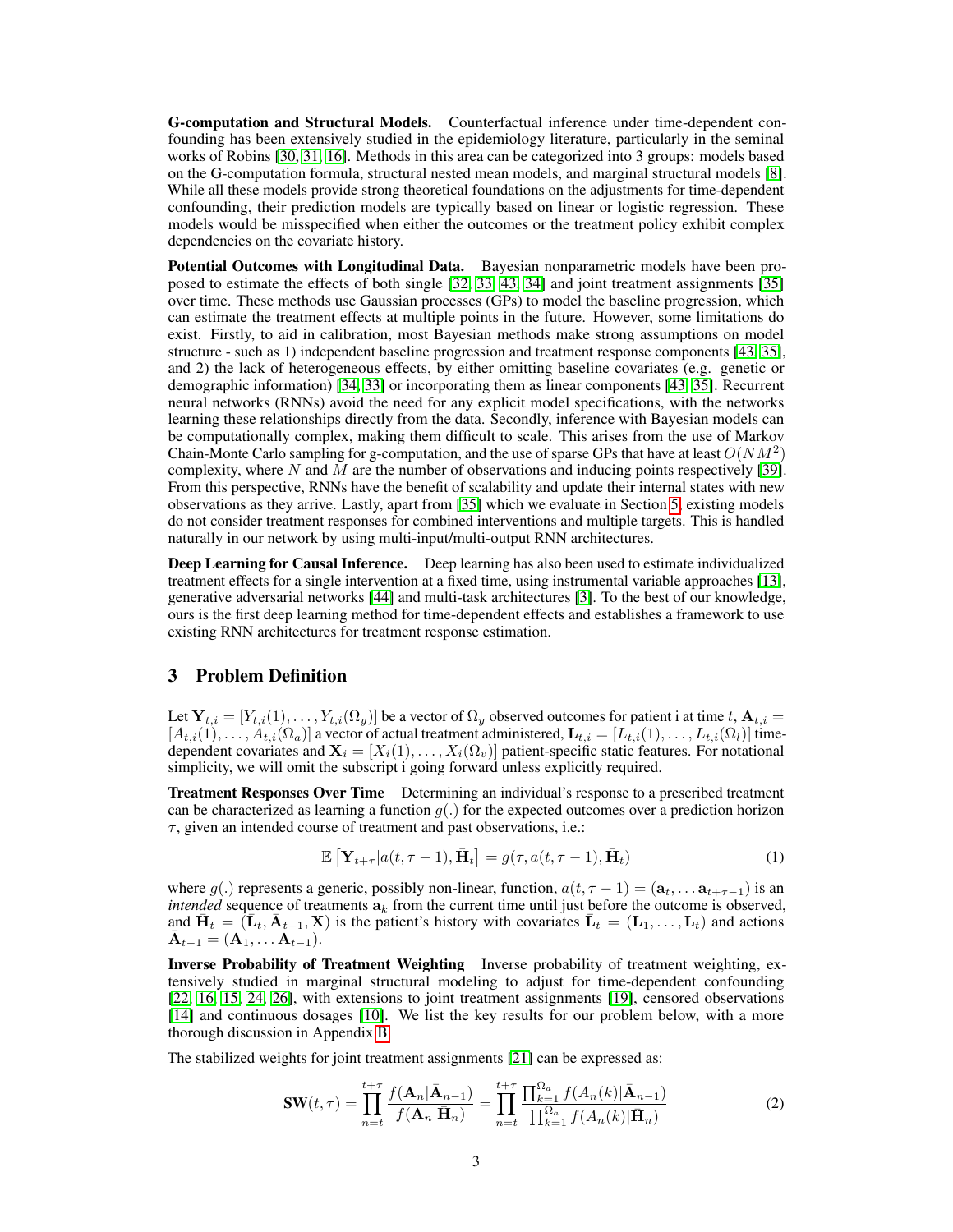where  $f(.)$  is the probability mass function for discrete treatment applications, or the probability density function when continuous dosages are used [\[10\]](#page-9-10). We also note that  $\overline{H}_n$  contains both past treatments  $\bar{A}_{n-1}$  and potential confounders  $\bar{L}_n$ . To account for censoring, we used the additional stabilized weights below:

<span id="page-3-4"></span><span id="page-3-1"></span>
$$
SW^*(t,\tau) = \prod_{n=t}^{t+\tau} \frac{f(C_n = 0|\mathcal{T} > n, \bar{\mathbf{A}}_{n-1})}{f(C_n = 0|\mathcal{T} > n, \bar{\mathbf{L}}_{n-1}, \bar{\mathbf{A}}_{n-1}, \mathbf{X})}
$$
(3)

where  $C_n = 1$  denotes right censoring of the trajectory, and T is the time at which censoring occurs.

We also adopt the additional steps for stabilization proposed in [\[42\]](#page-10-15), truncating stabilized weights at their 1st and 99th percentile values, and normalizing weights by their mean for a fixed prediction horizon, i.e.  $\widetilde{\mathbf{SW}} = \mathbf{SW}_i(t,\tau) / \left( \sum_{i=1}^{I} \sum_{t=1}^{T_i} \mathbf{SW}_i(t,\tau) / N \right)$  where *I* is the total number of patients,  $T_i$  is the length of the patient's trajectory and N the total number of observations. Stabilized weights are then used to weight the loss contributions of each training observation, expressed in squared-errors terms below for continuous predictions:

$$
e(i, t, \tau) = \mathbf{S}\mathbf{\tilde{W}}_i(t, \tau - 1) \times S\mathbf{\tilde{W}}_i^*(t, \tau - 1) \times ||\mathbf{Y}_{t + \tau, i} - g(\tau, a(t, \tau - 1), \mathbf{\bar{H}}_t)||^2 \tag{4}
$$

#### <span id="page-3-3"></span>4 Recurrent Marginal Structural Networks

An MSM can be subdivided into two submodels, one modeling the IPTWs and the other estimating the treatment response itself. Adopting this framework, we use two sets of deep neural networks to build a Recurrent Marginal Structural Network (R-MSN) - 1) a set propensity networks to compute treatment probabilities used for IPTW, and 2) a prediction network used to determine the treatment response for a given set of planned interventions. Additional details on the algorithm can be found in Appendix [E,](#page-13-0) with the source code uploaded onto GitHub<sup>[1](#page-3-0)</sup>.

#### 4.1 Propensity Networks

From Equations [2](#page-2-0) and [3,](#page-3-1) we can see that 4 key probability functions are required to calculate the stabilized weights. In all instances, probabilities are conditioned on the history of past observations  $(\bar{A}_{n-1}$  and  $\tilde{H}_n$ ), making RNNs natural candidates to learn these functions.

Each probability function is parameterized with a different LSTM – collectively referred to as propensity networks – with action probabilities  $f(\bar{A}_n | .)$  generated jointly by a set of multi-target LSTMs and censoring probabilities  $f(C_n = 0 \mid .)$  by single output LSTMs. This also accounts for possible correlations between treatment assignments, for instance in treatment regimens where complementary drugs are prescribed together to combat different aspects of the same disease.

The flexibility of RNN architectures also allows for the modeling of treatment assignments with different forms. In simple cases with discrete treatment assignments, a standard LSTM with a sigmoid output layer can be used for binary treatment probabilities or a softmax layer for categorical ones. More complex architectures, such as variational RNNs [\[6\]](#page-9-12), can be used to compute probabilities when treatments map to continuous dosages. To calculate the binary probabilities in the experiments in Section [5,](#page-5-0) LSTMs were fitted with tanh state activations and sigmoid outputs.

#### <span id="page-3-2"></span>4.2 Prediction Network

The prediction network focuses on forecasting the treatment response of a patient, with timedependent confounding accounted for using IPTWs from the propensity networks. Although standard RNNs can be used for one-step-ahead forecasts, actual treatments plans can be considerably more complex, with varying durations and number of interventions depending on the condition of the patient. To remove any restrictions on the prediction horizon or number of planned interventions, we propose the sequence-to-sequence architecture depicted in Figure [4.2.](#page-3-2) One key difference between our model and standard sequence-to-sequence (e.g.[\[36\]](#page-10-6)) is that the last unit of the encoder is also used in making predictions for the first time step, in addition to the decoder units at further horizons. This allows the R-MSN to use all available information in making predictions, including the covariates

<span id="page-3-0"></span><sup>1</sup> [https://github.com/sjblim/rmsn\\_nips\\_2018](https://github.com/sjblim/rmsn_nips_2018)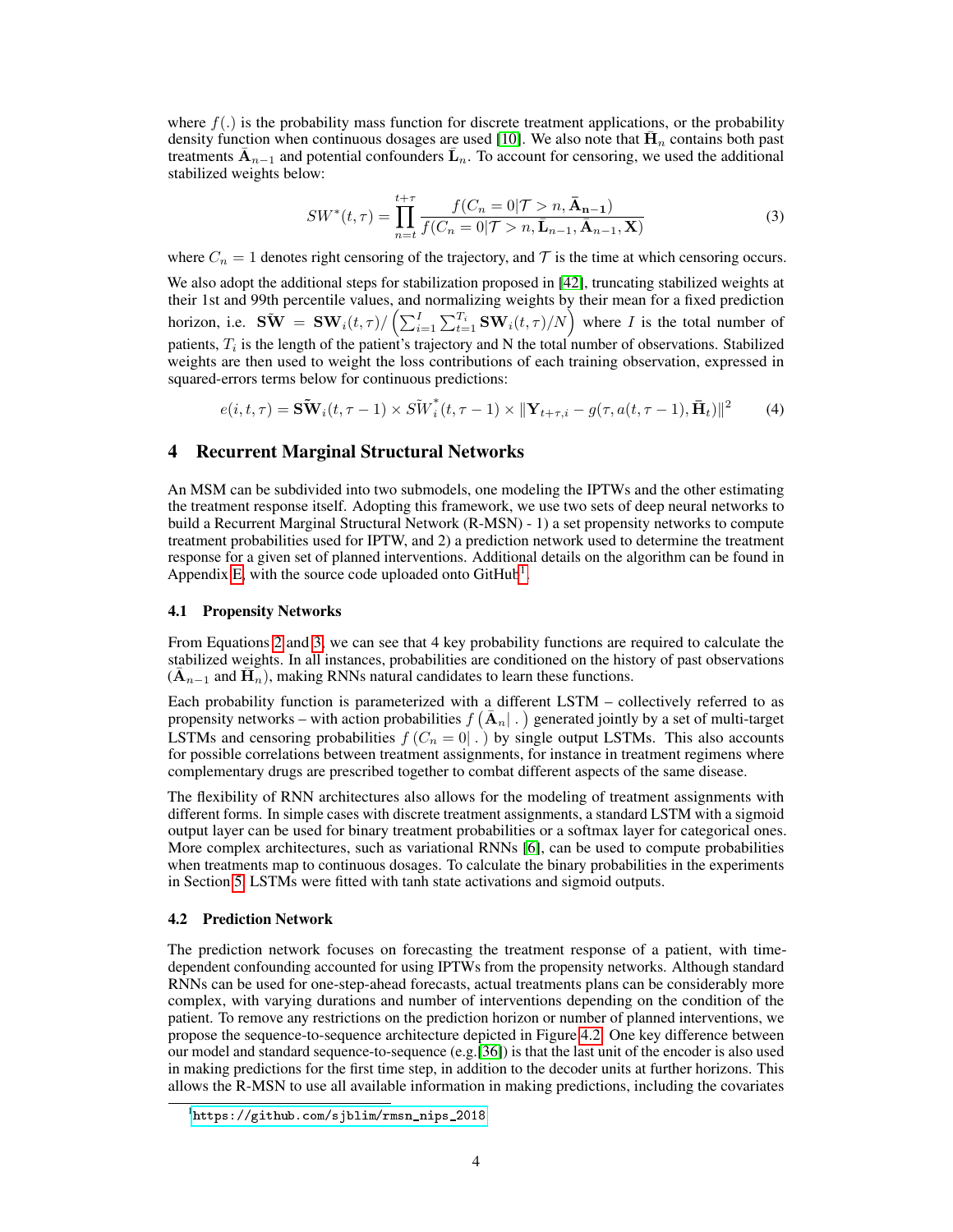

Figure 2: R-MSN Architecture for Multi-step Treatment Response Prediction

available at the current time step  $t$ . For the continuous predictions in Section [5,](#page-5-0) we used Exponential Linear Unit (ELU [\[7\]](#page-9-13)) state activations and a linear output layer.

Encoder The goal of the encoder is to learn good representations for the patient's current clinical state, and we do so with a standard LSTM that makes one-step-ahead predictions of the outcome  $(\hat{\mathbf{Y}}_{t+1})$  given observations of covariates and actual treatments. At the current follow-up time t, the encoder is also used in forecasting the expected response at  $t+1$ , as the latest covariate measurements  $L_t$  are available to be fed into the LSTM along with the first planned treatment assignment.

Decoder While multi-step prediction can be performed by recursively feeding outputs into the inputs at the next time step, this would require output predictions for *all* covariates, with a high degree of accuracy to reduce error propagation through the network. Given that often only a small subset treatment outcomes are of interest, it would be desirable to forecast treatment responses on the basis of planned future actions alone. As such, the purpose of the decoder is to propagate the encoder representation forwards in time - using only the proposed treatment assignments and avoiding the need to forecast input covariates. This is achieved by training another LSTM that accepts only actions as inputs, but initializing the internal memory state of the first LSTM in the decoder sequence  $(z_t)$ using encoder representations. To allow for different state sizes in the encoder and decoder, encoder internal states  $(h_t)$  are passed through a single network layer with ELU activations, i.e. the memory adapter, before being initializing the decoder. As the network is made up of LSTM units, the internal states here refer to the concatenation of the cell and hidden states [\[17\]](#page-9-14) of the LSTM.

#### <span id="page-4-4"></span>4.3 Training Procedure

The training procedure for R-MSNs can be subdivided into the 3 training steps shown in Figure [3](#page-4-0) starting with the propensity networks, followed by the encoder, and ending with the decoder.

<span id="page-4-3"></span><span id="page-4-1"></span>

<span id="page-4-2"></span><span id="page-4-0"></span>(c) Step 3: Decoder Training

Figure 3: Training Procedure for R-MSNs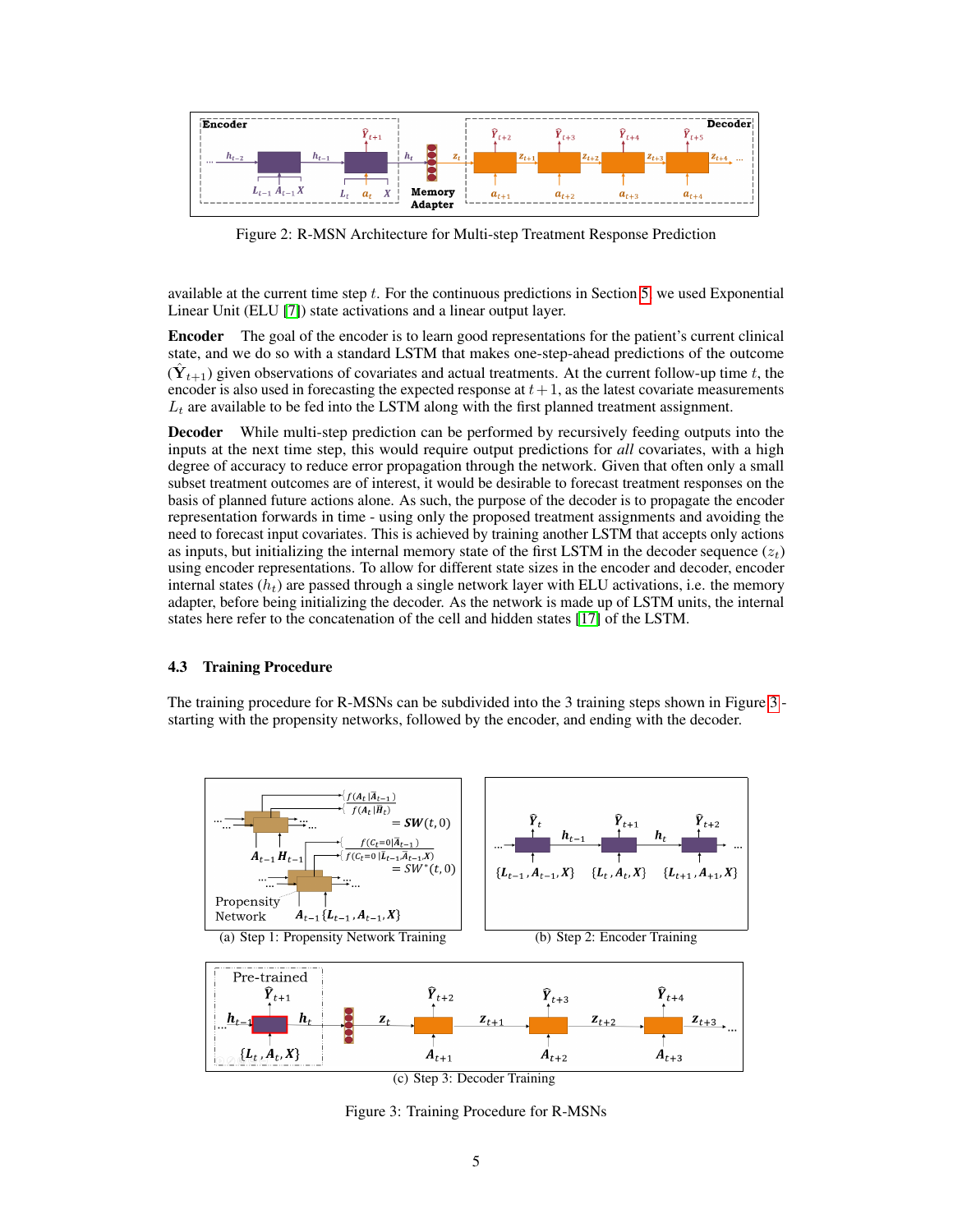**Step 1: Propensity Network Training** From Figure  $3(a)$ , each propensity network is first trained to estimate the probability of the treatment assigned at each time step, which is combined to compute  $\text{SW}(t,0)$  and  $SW^*(t,0)$  at each time step. Stabilized weights for longer horizons can then be obtained from their cumulative product, i.e.  $\text{SW}(t, \tau) = \prod_{j=0}^{\tau} \text{SW}(t + j, 0)$ . For tests in Section [5,](#page-5-0) propensity networks were trained using standard binary cross entropy loss, with treatment assignments and censoring treated as binary observations.

**Step 2: Encoder Training** Next, decoder and encoder training was divided into separate steps accelerating learning by first training the encoder to learn representations of the patient's clinical state and then using the decoder to extrapolate them according to the intended treatment plan. As such, the encoder was trained to forecast standard one-step-ahead treatment response according to the structure in Figure [3\(b\),](#page-4-2) using all available information on treatments and covariates until the current time step. Upon completion, the encoder was used to perform a feed-forward pass over the training and validation data, extracting the internal states  $h_t$  for the final training step. As tests in Section [5](#page-5-0) were performed for continuous outcomes, we express the loss function for the encoder as a weighted mean-squared error loss ( $\mathcal{L}_{encoder}$  in Equation [5\)](#page-5-1), although we note that this approach is compatible with other loss functions, e.g. cross entropy for discrete outcomes.

**Step 3: Decoder Training** Finally, the decoder and memory adapter were trained together based on the format in Figure [3\(c\).](#page-4-3) For a given patient, observations were batched into shorter sequences of up to  $\tau_{max}$  steps, such that each sequence commencing at time t is made up of  $[h_t, \{A_{t+1}, \ldots, A_{t+\tau_{max}-1}\}, \{Y_{t+2}, \ldots, Y_{t+\tau_{max}}\}].$  These were compiled for all patient-times and randomly grouped into minibatches to be used for backpropagation through time. For continuous predictions, the loss function for the decoder is  $(\mathcal{L}_{decoder})$  can also be found in Equation [5.](#page-5-1)

<span id="page-5-1"></span>
$$
\mathcal{L}_{encoder} = \sum_{i=1}^{I} \sum_{t=1}^{T_i} e(i, t, 1) \qquad \mathcal{L}_{decoder} = \sum_{i=1}^{I} \sum_{t=1}^{T_i} \sum_{\tau=2}^{\min(T_i - t, \tau_{max})} e(i, t, \tau) \qquad (5)
$$

### <span id="page-5-0"></span>5 Experiments With Cancer Growth Simulation Model

#### <span id="page-5-2"></span>5.1 Simulation Details

As confounding effects in real-world datasets are unknown a priori, methods for treatment response estimation are often evaluated using data simulations, where treatment application policies are explicitly modeled [\[34,](#page-10-12) [33,](#page-10-10) [35\]](#page-10-13). To ensure that our tests are fully reproducible and realistic from a medical perspective, we adopt the pharmacokinetic-pharmacodynamic (PK-PD) model of [\[12\]](#page-9-0) - the state-of-the-art in treatment response modeling for non-small cell lung patients. The model features key characteristics present in actual lung cancer treatments, such as combined effects of chemo- and radiotherapy, cell repopulation after treatment, death/recovery of patients, and different staring distributions of tumor sizes based on the stage of cancer at diagnosis. On the whole, PK-PD models allow clinicians to explore hypotheses around dose-response relationships and propose optimal treatment schedules [\[5,](#page-9-15) [29,](#page-10-16) [11,](#page-9-16) [9,](#page-9-17) [1\]](#page-9-18). While we refer readers to [\[12\]](#page-9-0) for the finer details of the model, such as specific priors used, we examine the overall structure of the model below to illustrate treatment-response relationships and how time-dependent confounding is introduced.

**PK-PD Model for Tumor Dynamics** We use a discrete-time model for tumor volume  $V(t)$ , where  $t$  is the number of days since diagnosis:

$$
V(t) = \left(1 + \underbrace{\rho \log(\frac{K}{V(t-1)})}_{\text{Turnor Growth}} - \underbrace{\beta_c C(t)}_{\text{Chemotherapy}} - \underbrace{(\alpha d(t) + \beta d(t)^2)}_{\text{Radiation}} + \underbrace{e_t}_{\text{Noise}}\right) V(t-1) \tag{6}
$$

where  $\rho$ , K,  $\beta_c$ ,  $\alpha$ ,  $\beta$  are model parameters sampled for each patient according to prior distributions in [\[12\]](#page-9-0). A Gaussian noise term  $e_t \sim N(0, 0.01^2)$  was added to account for randomness in the growth of the tumor.  $d(t)$  is the dose of radiation applied at t, while drug concentration  $C(t)$  is modeled according to an exponential decay with a half life of 1 day, i.e.:

<span id="page-5-3"></span>
$$
C(t) = \tilde{C}(t) + C(t-1)/2
$$
\n<sup>(7)</sup>

where  $\hat{C}(t)$  is an new continuous dose of chemotherapy drugs applied at time t. To account for heterogeneous effects, we added static features to the simulation model by randomly subclassing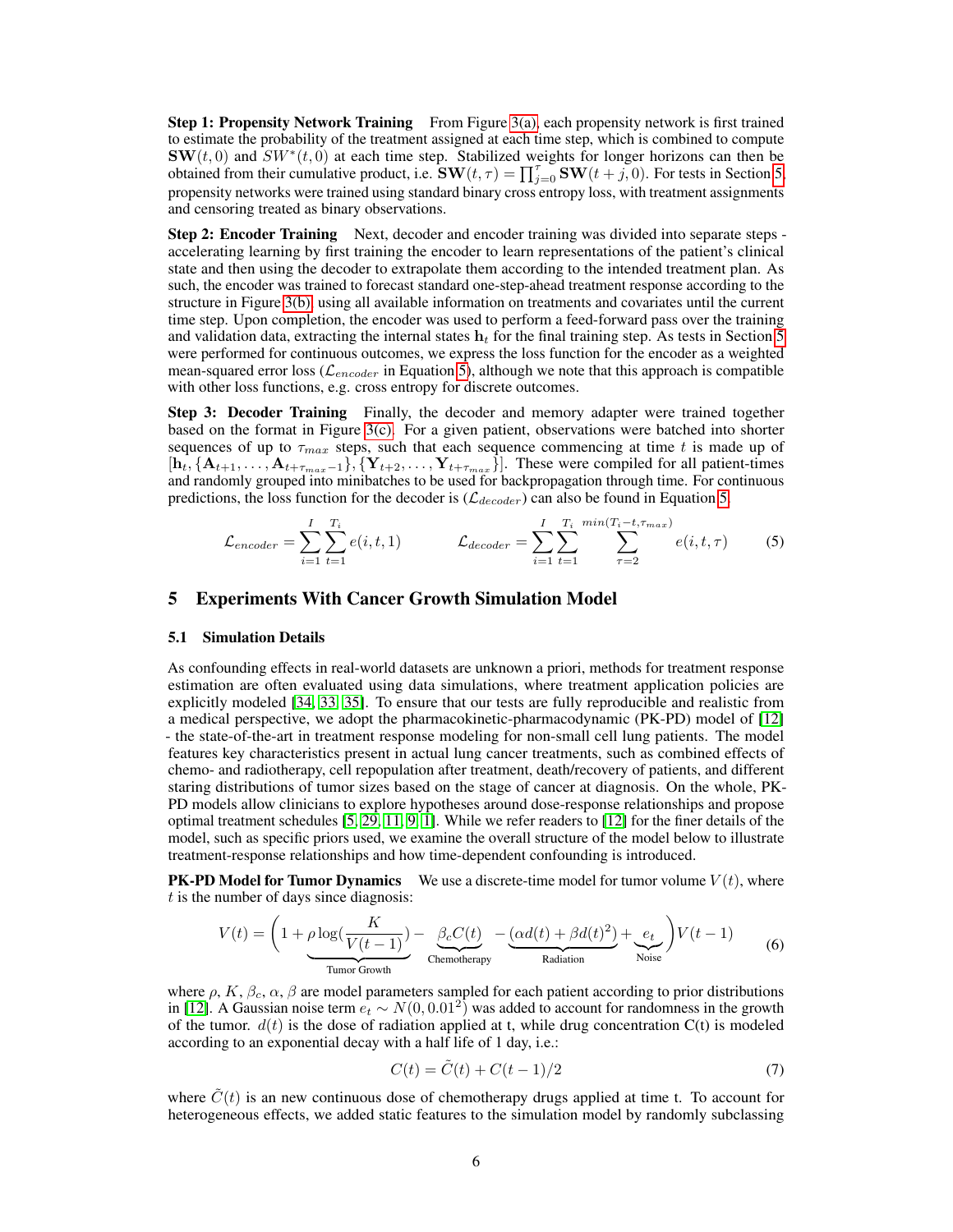patients into 3 different groups, with each patient having a group label  $S_i \in \{1, 2, 3\}$ . This represents specific characteristics which affect with patient's response to chemotherapy and radiotherapy (e.g. by genetic factors [\[4\]](#page-9-19)), which augment the prior means of  $\beta_c$  and  $\alpha$  according to:

$$
\mu'_{\beta_c}(i) = \begin{cases} 1.1\mu_{\beta_c}, \text{ if } S_i = 3\\ \mu_{\beta_c}, \text{ otherwise} \end{cases} \qquad \mu'_{\alpha}(i) = \begin{cases} 1.1\mu_{\alpha}, \text{ if } S_i = 1\\ \mu_{\alpha}, \text{ otherwise} \end{cases} \tag{8}
$$

where  $\mu_*$  are the mean parameters of [\[12\]](#page-9-0), and  $\mu'_*(i)$  those used to simulate patient i. We note that the value of  $\beta$  is set in relation to  $\alpha$ , i.e.  $\alpha/\beta = 10$ , and would also be adjusted accordingly by  $S_i$ .

Censoring Mechanisms Patient censoring is incorporated by modeling 1) death when tumor diameters reach  $D_{max} = 13$  cm (or a volume of  $V_{max} = 1150$  cm<sup>3</sup> assuming perfectly spherical tumors), 2) recovery determined by a Bernoulli process with recovery probability  $p_t = \exp(-V_t)$ , and 3) termination of observations after 60 days (administrative censoring).

Treatment Assignment Policy To introduce time-dependent confounders, we assume that chemotherapy prescriptions  $A_c(t) \in \{0,1\}$  and radiotherapy prescriptions  $A_d(t) \in \{0,1\}$  are Bernoulli random variables, with probabilities  $p_c(t)$  and  $p_d(t)$  respectively that are a functions of the tumor diameter:

$$
p_c(t) = \sigma \left( \frac{\gamma_c}{D_{max}} (\bar{D}(t) - \theta_c) \right) \qquad p_d(t) = \sigma \left( \frac{\gamma_d}{D_{max}} (\bar{D}(t) - \theta_d) \right) \tag{9}
$$

where  $D(t)$  is the average tumor diameter over the last 15 days,  $\sigma(.)$  is the sigmoid activation function, and  $\theta_*$  and  $\gamma_*$  are constant parameters.  $\theta_*$  is fixed such that  $\theta_c = \theta_d = D_{max}/2$ , giving the model a 0.5 probability of treatment application exists when the tumor is half its maximum size. When treatments are applied, i.e.  $A_c(t)$  or  $A_d(t)$  is 1, chemotherapy is assumed to be administered in 5.0  $mg/m^3$  doses of Vinblastine, and radiotherapy in 2.0 Gy fractions.  $\gamma$  also controls the degree of time-dependent confounding - starting with no confounding at  $\gamma = 0$ , as treatment assignments are independent of the response variable, and an increase as  $\gamma$  becomes larger.

#### <span id="page-6-1"></span>5.2 Benchmarks

We evaluate the performance of R-MSNs against MSMs and Bayesian nonparametric models, focusing on its effectiveness in estimating unbiased treatment responses and its multi-step prediction performance. An overview of the models tested is summarized below:

Standard Marginal Structural Models (MSM) For the MSMs used in our investigations, we adopt similar approximations to [\[19,](#page-9-5) [14\]](#page-9-6), encoding historical actions via cumulative sum of applied treatments, e.g.  $cum(\bar{a}_c(t-1)) = \sum_{k=1}^{t-1} a_c(k)$ , and covariate history using the previous observed value  $V(t-1)$ . The exact forms of the propensity and prediction models are in Appendix [D.](#page-12-0)

Bayesian Treatment Response Curves (BTRC) We also benchmark our performance against the model of [\[35\]](#page-10-13) - the state-of-the-art in forecasting multistep treatment responses for joint therapies with multiple outcomes. Given that the simulation model only has one target outcome, we also consider a simpler variant of the model without "shared" components, denoting this as the reduced BTRC (R-BTRC) model. This reduced parametrization was found to improve convergence during training, and additional details on calibration can be found in Appendix [G.](#page-15-0)

Recurrent Marginal Structural Networks (R-MSN) R-MSNs were designed according to the description in Section [4,](#page-3-3) with full details on training and hyperparameter in Appendix [F.](#page-15-1) To evaluate the effectiveness of the propensity networks, we also trained predictions networks using the IPTWs from the MSM, including this as an additional benchmark in Section [5.3](#page-6-0) (Seq2Seq + Logistic).

#### <span id="page-6-0"></span>5.3 Performance Evaluations

Time-Dependent Confounding Adjustments To investigate how well models learn unbiased treatment responses from observational data, we trained all models on simulations with  $\gamma_c = \gamma_d = 10$ (biased policy) and examine the root-mean-squared errors (RMSEs) of one-step-ahead predictions as  $\gamma_*$  is reduced. Both  $\gamma_*$  parameters were set to be equal in this section for simplicity, i.e.  $\gamma_c = \gamma_d = \gamma$ . Using the simulation model in Section [5.1,](#page-5-2) we simulated 10,000 paths to be used for model training, 1,000 for validation data used in hyperparameter optimization, and another 1,000 for out-of-sample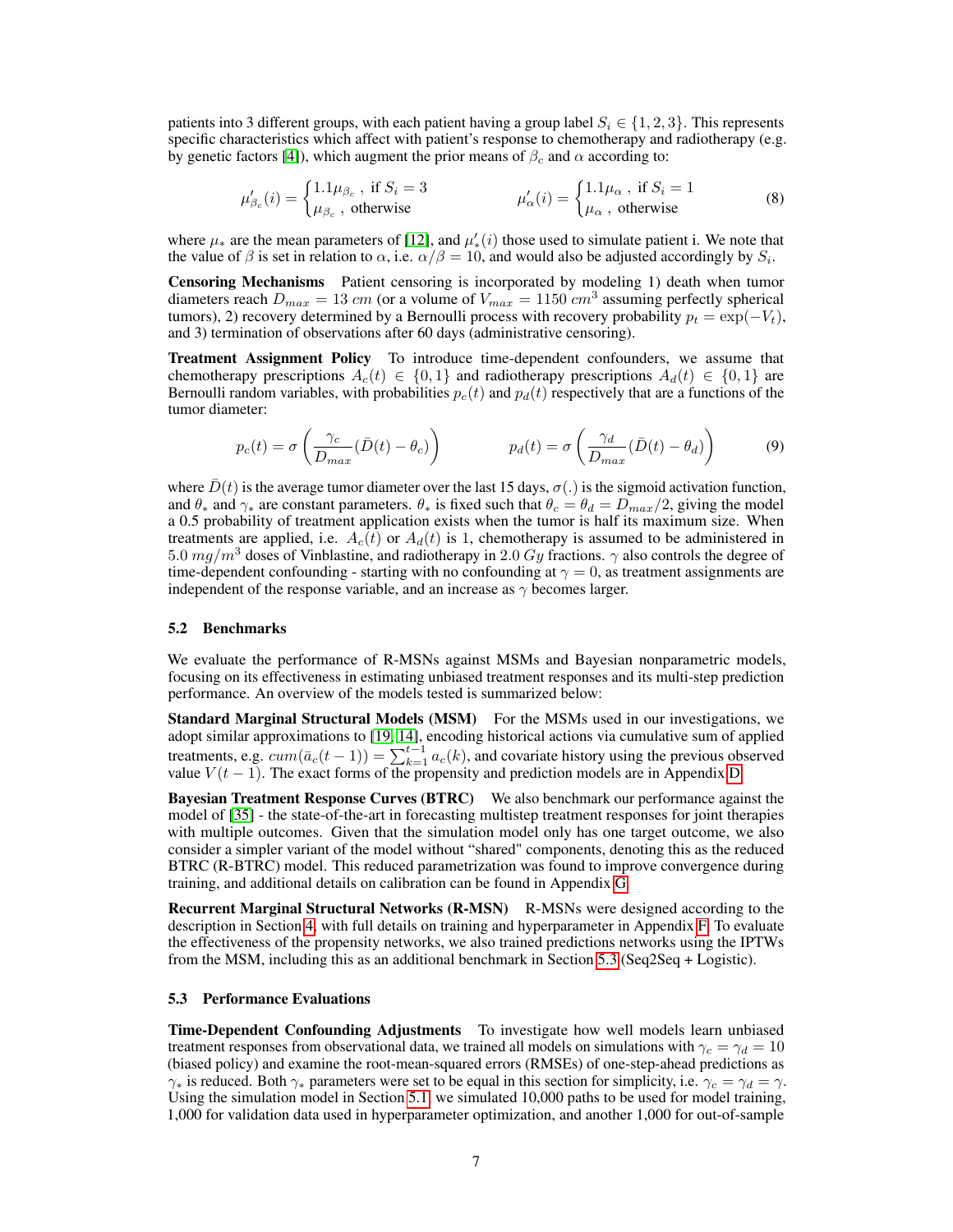

<span id="page-7-0"></span>Figure 4: Normalized RMSEs for One-Step-Ahead Predictions

testing. For linear and MSM models, which do not have hyperparameters to optimized, we combined both training and validation datasets for model calibration.

Figure [4](#page-7-0) shows the RMSE values of various models at different values of  $\gamma$ , with RMSEs normalized with  $V_{max}$  and reported in percentage terms. Here, we focus on the main comparisons of interest – 1) linear models to provide a baseline on performance, 2) linear vs MSMs to evaluate traditional methods for IPTWs, 3) Seq2Seq + logistic IPTWs vs MSMs for the benefits of the Seq2Seq model, 4) R-MSN vs Seq2Seq + logistic to determine the improvements of our model and RNN-estimated IPTWs, and 5) BTRC/R-BTRC to benchmark against state-of-the-art methods. Additional results are also documented in Appendix [C](#page-12-1) for reference.

From the graph, R-MSNs displayed the lowest RMSEs across all values of  $\gamma$ , decreasing slightly from a normalized RMSE of 1.02% at  $\gamma = 10$  to 0.92% at  $\gamma = 0$ . Focusing on RMSEs at  $\gamma = 0$ , R-MSNs improve MSMs by 80.9% and R-BTCs by 66.1%, demonstrating its effectiveness in learning unbiased treatment responses from confounded data. The propensity networks also improve unbiased treatment estimates by 78.7% (R-MSN vs. Seq2Seq + Logistic), indicating the benefits of more flexible models for IPTW estimation. While the IPTWs of MSMs do provide small gains for linear models, linear models still exhibit the largest unbiased RMSE across all benchmarks - highlighting the limitations of linear models in estimating complex treatment responses. Bayesian models also perform consistently across  $\gamma$ , with normalized RMSEs for R-BTRC decreasing from 2.09% to 1.91% across  $\gamma = 0$  to 10, but were also observed to slightly underperform linear models on the training data itself. Part of this can potentially be attributed to model misspecification in the BTRC, which assumes that treatment responses are linear time-invariant and independent of the baseline progression. The differences in modeling assumptions can be seen from Equation [6,](#page-5-3) where chemotherapy and radiotherapy contributions are modeled as multiplicative with  $V(t)$ . This highlights the benefits of the data-driven nature of the R-MSN, which can flexibly learn treatment response models of different types.

Multi-step Prediction Performance To evaluate the benefits of the sequence-to-sequence architecture, we report the normalized RMSEs for multi-step prediction in Table [1,](#page-8-0) using the best model of each category (R-MSN, MSM and R-BTRC). Once again, the R-MSN outperforms benchmarks for all timesteps, beating MSMs by  $61\%$  on the training policy and  $95\%$  for the unbiased one. While the R-BTRC does show improvements over MSMs for the unbiased treatment response, we also observe a slight underperformance versus MSMs on the training policy itself, highlighting the advantages of R-MSNs.

## 6 Conclusions

This paper introduces Recurrent Marginal Structural Networks - a novel learning approach for predicting unbiased treatment responses over time, grounded in the framework of marginal structural models. Networks are subdivided into two parts, a set of propensity networks to accurately compute the IPTWs, and a sequence-to-sequence architecture to predict responses using only a planned sequence of future actions. Using tests on a medically realistic simulation model, the R-MSN demonstrated performance improvements over traditional methods in epidemiology and the state-ofthe-art models for joint treatment response prediction over multiple timesteps.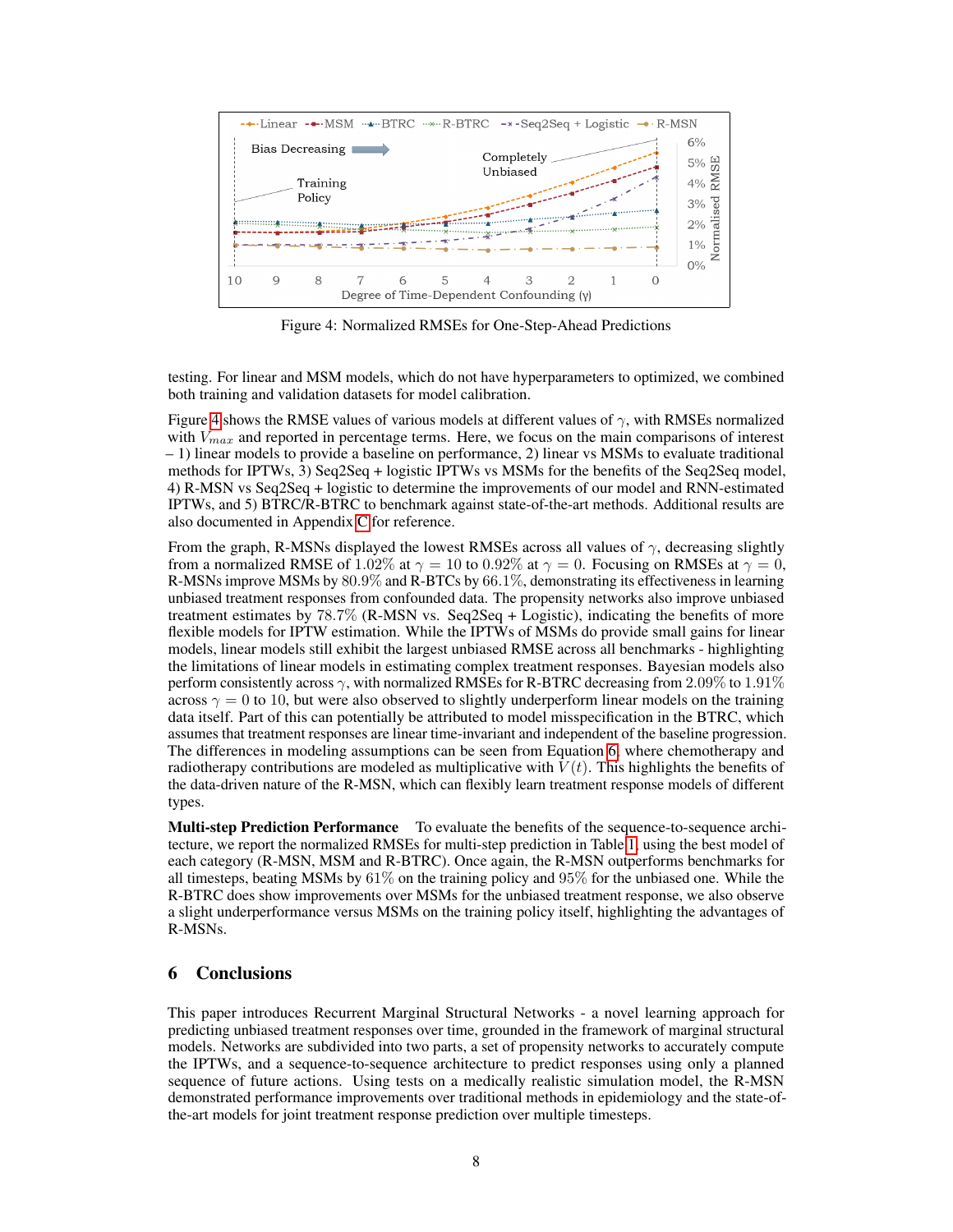<span id="page-8-0"></span>

|                                                                | $\tau$                               | 1                                | $\overline{2}$                | 3                             | $\overline{\mathbf{4}}$          | 5                                | Ave. % Decrease<br>in RMSE vs MSMs |
|----------------------------------------------------------------|--------------------------------------|----------------------------------|-------------------------------|-------------------------------|----------------------------------|----------------------------------|------------------------------------|
| <b>Training</b>                                                | <b>MSM</b>                           | $1.67\%$                         | $2.51\%$                      | $3.12\%$                      | $3.64\%$                         | $4.09\%$                         | $\overline{\phantom{0}}$           |
| <b>Policy</b>                                                  | R-BTRC                               | $2.09\%$                         | 2.85%                         | 3.50%                         | 4.07%                            | 4.58%                            | $-32\%$ († RMSE)                   |
| $(\gamma_c = 10, \gamma_d = 10)$                               | <b>R-MSN</b>                         | $1.02\%$                         | $1.80\%$                      | $1.90\%$                      | $2.11\%$                         | $2.46\%$                         | $+61\%$                            |
| <b>Unbiased</b>                                                | <b>MSM</b>                           | 4.84%                            | 5.29%                         | $5.51\%$                      | 5.65%                            | 5.84%                            | ۰                                  |
| <b>Assignment</b>                                              | R-BTRC                               | $1.91\%$                         | $2.74\%$                      | $3.34\%$                      | $3.75\%$                         | 4.08%                            | $+66\%$                            |
| $(\gamma_c=0, \gamma_d=0)$                                     | <b>R-MSN</b>                         | $0.92\%$                         | $1.38\%$                      | $1.30\%$                      | $1.22\%$                         | $1.14\%$                         | $+95\%$                            |
| <b>Unbiased</b><br>Radiotherapy<br>$(\gamma_c=10, \gamma_d=0)$ | <b>MSM</b><br>R-BTRC<br><b>R-MSN</b> | $3.85\%$<br>$1.74\%$<br>$1.08\%$ | $4.03\%$<br>1.68%<br>$1.66\%$ | $4.32\%$<br>2.14%<br>$1.83\%$ | $4.60\%$<br>$2.54\%$<br>$1.98\%$ | $4.91\%$<br>$2.91\%$<br>$2.14\%$ | $+74\%$<br>$+84\%$                 |
| <b>Unbiased</b>                                                | <b>MSM</b>                           | 1.84%                            | $2.65\%$                      | $3.09\%$                      | $3.44\%$                         | 3.83%                            | ۰                                  |
| <b>Chemotherapy</b>                                            | R-BTRC                               | 1.16%                            | $2.45\%$                      | $2.97\%$                      | 3.34%                            | $3.64\%$                         | $+20\%$                            |
| $(\gamma_c=0, \gamma_d=10)$                                    | <b>R-MSN</b>                         | $0.65\%$                         | $1.13\%$                      | $1.05\%$                      | $1.17\%$                         | $1.31\%$                         | $+87\%$                            |

Table 1: Normalized RMSE for Various Prediction Horizons  $\tau$ 

## Acknowledgments

This research was supported by the Oxford-Man Institute of Quantitative Finance, the US Office of Naval Research (ONR), and the Alan Turing Institute.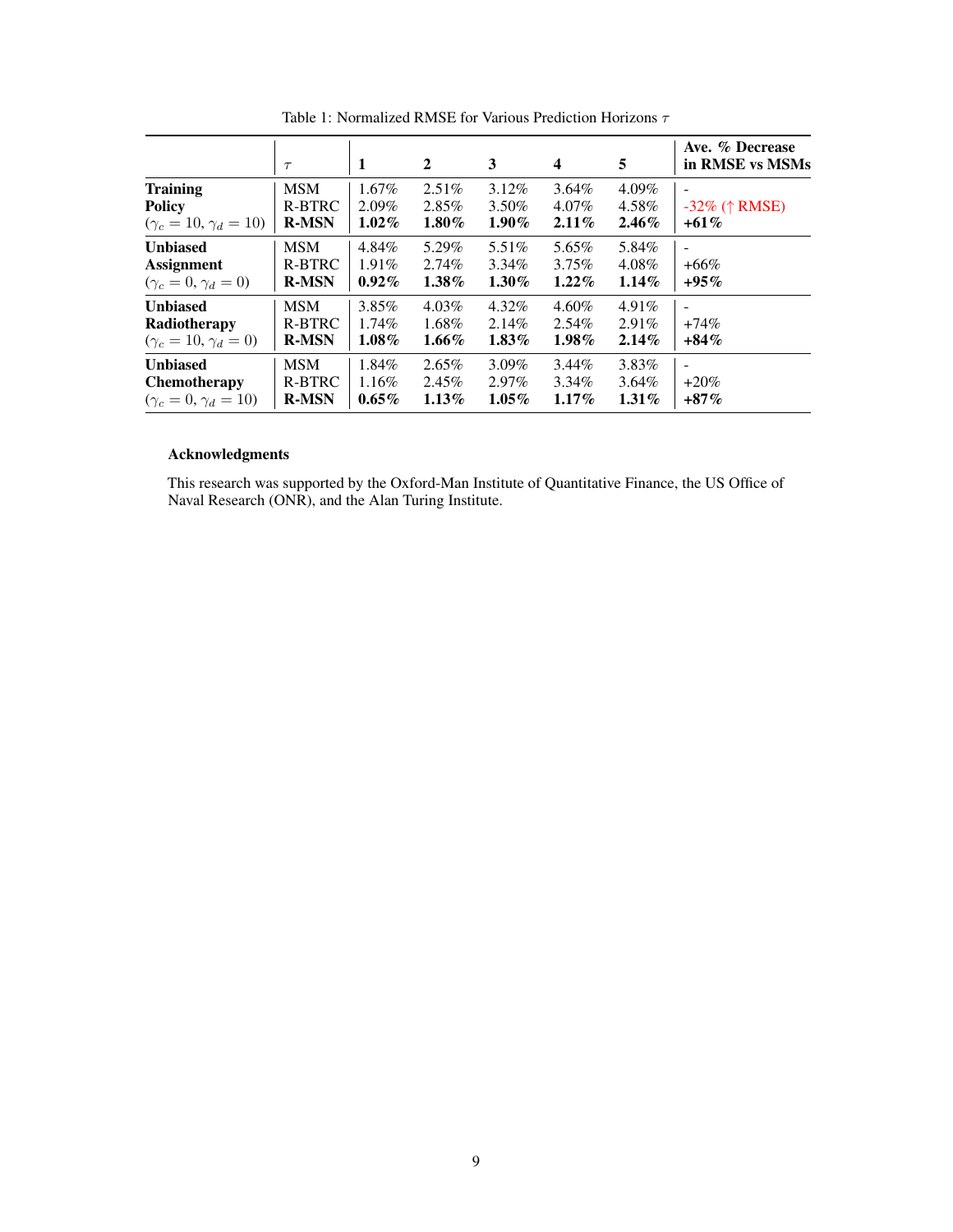## References

- <span id="page-9-18"></span>[1] Optimizing drug regimens in cancer chemotherapy: a simulation study using a pk–pd model. *Computers in Biology and Medicine*, 31(3):157 – 172, 2001. Goal-Oriented Model-Based drug Regimens.
- <span id="page-9-2"></span>[2] Ahmed M. Alaa and Mihaela van der Schaar. Bayesian inference of individualized treatment effects using multi-task gaussian processes. In *Proceedings of the thirty-first Conference on Neural Information Processing Systems, (NIPS)*, 2017.
- <span id="page-9-9"></span>[3] Ahmed M. Alaa, Michael Weisz, and Mihaela van der Schaar. Deep counterfactual networks with propensity dropout. In *Proceedings of the 34th International Conference on Machine Learning (ICML)*, 2017.
- <span id="page-9-19"></span>[4] H. Bartsch, H. Dally, O. Popanda, A. Risch, and P. Schmezer. Genetic risk profiles for cancer susceptibility and therapy response. *Recent Results Cancer Res.*, 174:19–36, 2007.
- <span id="page-9-15"></span>[5] Letizia Carrara, Silvia Maria Lavezzi, Elisa Borella, Giuseppe De Nicolao, Paolo Magni, and Italo Poggesi. Current mathematical models for cancer drug discovery. *Expert Opinion on Drug Discovery*, 12(8):785–799, 2017.
- <span id="page-9-12"></span>[6] Junyoung Chung, Kyle Kastner, Laurent Dinh, Kratarth Goel, Aaron Courville, and Yoshua Bengio. A recurrent latent variable model for sequential data. In *Proceedings of the 28th International Conference on Neural Information Processing Systems - Volume 2*, NIPS'15, pages 2980–2988, Cambridge, MA, USA, 2015.
- <span id="page-9-13"></span>[7] Djork-Arné Clevert, Thomas Unterthiner, and Sepp Hochreiter. Fast and accurate deep network learning by exponential linear units (ELUs). *CoRR*, abs/1511.07289, 2015.
- <span id="page-9-8"></span>[8] R.M. Daniel, S.N. Cousens, B.L. De Stavola, M. G. Kenward, and J. A. C. Sterne. Methods for dealing with time-dependent confounding. *Statistics in Medicine*, 32(9):1584–1618, 2012.
- <span id="page-9-17"></span>[9] Mould DR, Walz A-C, Lave T, Gibbs JP, and Frame B. Developing exposure/response models for anticancer drug treatment: Special considerations. *CPT: Pharmacometrics & Systems Pharmacology*, 4(1):12–27.
- <span id="page-9-10"></span>[10] Peter H. Egger and Maximilian von Ehrlich. Generalized propensity scores for multiple continuous treatment variables. *Economics Letters*, 119(1):32 – 34, 2013.
- <span id="page-9-16"></span>[11] M. J. Eigenmann, N. Frances, T. Lavé, and A.-C. Walz. Pkpd modeling of acquired resistance to anti-cancer drug treatment. *Journal of Pharmacokinetics and Pharmacodynamics*, 44(6):617–630, 2017.
- <span id="page-9-0"></span>[12] Changran Geng, Harald Paganetti, and Clemens Grassberger. Prediction of treatment response for combined chemo- and radiation therapy for non-small cell lung cancer patients using a bio-mathematical model. *Scientific Reports*, 7, 2017.
- <span id="page-9-1"></span>[13] Jason Hartford, Greg Lewis, Kevin Leyton-Brown, and Matt Taddy. Deep IV: A flexible approach for counterfactual prediction. In *Proceedings of the 34th International Conference on Machine Learning (ICML)*, 2017.
- <span id="page-9-6"></span>[14] Miguel A. Hernan, Babette Brumback, and James M. Robins. Marginal structural models to estimate the joint causal effect of nonrandomized treatments. *Journal of the American Statistical Association*, 96(454):440–448, 2001.
- <span id="page-9-4"></span>[15] Miguel A. Hernan and James M. Robins. Marginal structural models to estimate the causal effect of zidovudine on the survival of hiv-positive men. *Epidemiology*, 359:561–570, 2000.
- <span id="page-9-3"></span>[16] MA Hernán and JM Robins. *Causal Inference*. Chapman & Hall/CRC, 2018.
- <span id="page-9-14"></span>[17] Sepp Hochreiter and Jürgen Schmidhuber. Long short-term memory. *Neural Comput.*, 9(8):1735–1780, November 1997.
- <span id="page-9-20"></span>[18] William Hoiles and Mihaela van der Schaar. A non-parametric learning method for confidently estimating patient's clinical state and dynamics. In *Proceedings of the twenty-ninth Conference on Neural Information Processing Systems, (NIPS)*, 2016.
- <span id="page-9-5"></span>[19] Chanelle J. Howe, Stephen R. Cole, Shruti H. Mehta, and Gregory D. Kirk. Estimating the effects of multiple time-varying exposures using joint marginal structural models: alcohol consumption, injection drug use, and hiv acquisition. *Epidemiology*, 23(4):574–582, 2012.
- <span id="page-9-21"></span>[20] Diederik P. Kingma and Jimmy Ba. Adam: A method for stochastic optimization. In *International Conference on Learning Representations (ICLR)*, 2015.
- <span id="page-9-11"></span>[21] Clovis Lusivika-Nzinga, Hana Selinger-Leneman, Sophie Grabar, Dominique Costagliola, and Fabrice Carrat. Performance of the marginal structural cox model for estimating individual and joined effects of treatments given in combination. *BMC Medical Research Methodology*, 17(1):160, Dec 2017.
- <span id="page-9-7"></span>[22] Mohammad Ali Mansournia, Mahyar Etminan, Goodarz Danaei, Jay S Kaufman, and Gary Collins. A primer on inverse probability of treatment weighting and marginal structural models. *Emerging Adulthood*, 4(1):40–59, 2016.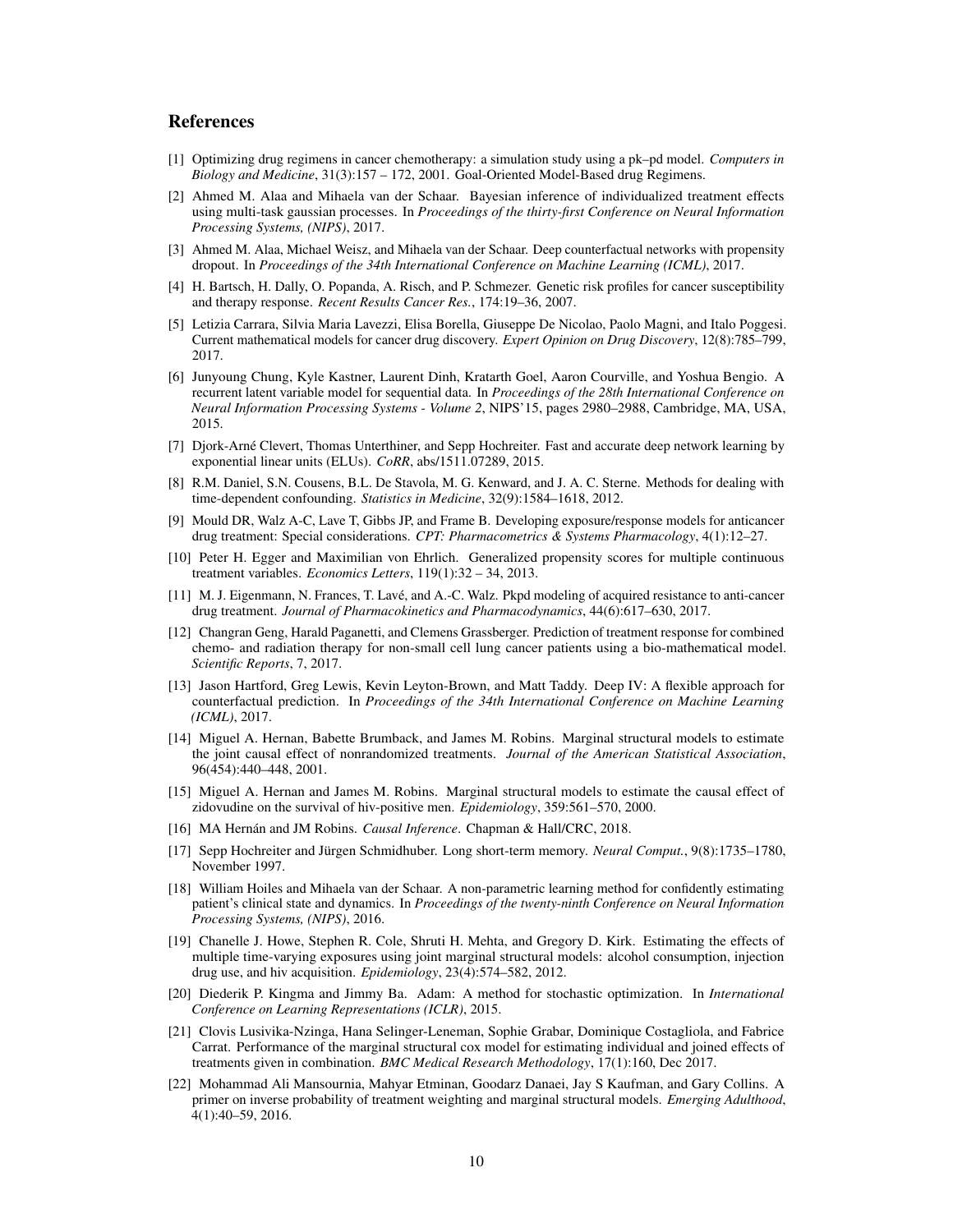- <span id="page-10-4"></span>[23] Mohammad Ali Mansournia, Mahyar Etminan, Goodarz Danaei, Jay S Kaufman, and Gary Collins. Handling time varying confounding in observational research. *BMJ*, 359, 2017.
- <span id="page-10-5"></span>[24] Mohammad Alia Mansournia, Goodarzc Danaei, Mohammad Hosseind Forouzanfar, Mahmoodb Mahmoodi, Mohsene Jamali, Nasrinf Mansournia, and Kazemb Mohammad. Effect of physical activity on functional performance and knee pain in patients with osteoarthritis : Analysis with marginal structural models. *Epidemiology*, 23(4):631–640, 2012.
- <span id="page-10-21"></span>[25] Charles E McCulloch and Shayle R. Searle. *Generalized, Linear and Mixed Models*. Wiley, New York, 2001.
- <span id="page-10-3"></span>[26] Kathleen M. Mortimer, Romain Neugebauer, Mark van der Laan, and Ira B. Tager. An application of modelfitting procedures for marginal structural models. *American Journal of Epidemiology*, 162(4):382–388, 2005.
- <span id="page-10-19"></span>[27] Mihaela van der Schaar Onur Atan, James Jordon. Deep-treat: Learning optimal personalized treatments from observational data using neural networks. In *AAAI*, 2018.
- <span id="page-10-20"></span>[28] Mihaela van der Schaar Onur Atan, William Zame. Constructing effective personalized policies using counterfactual inference from biased data sets with many features. In *Machine Learning*, 2018.
- <span id="page-10-16"></span>[29] Kyungsoo Park. A review of modeling approaches to predict drug response in clinical oncology. *Yonsei Medical Journal*, 58(1):1–8, 2017.
- <span id="page-10-7"></span>[30] Thomas S. Richardson and Andrea Rotnitzky. Causal etiology of the research of james m. robins. *Statistical Science*, 29(4):459–484, 2014.
- <span id="page-10-8"></span>[31] James M. Robins, Miguel Ángel Hernán, and Babette Brumback. Marginal structural models and causal inference in epidemiology. *Epidemiology*, 11(5):550–560, 2000.
- <span id="page-10-9"></span>[32] Jason Roy, Kirsten J. Lum, and Michael J. Daniels. A bayesian nonparametric approach to marginal structural models for point treatments and a continuous or survival outcome. *Biostatistics*, 18(1):32–47, 2017.
- <span id="page-10-10"></span>[33] Peter Schulam and Suchi Saria. Reliable decision support using counterfactual models. In *Proceedings of the thirty-first Conference on Neural Information Processing Systems, (NIPS)*, 2017.
- <span id="page-10-12"></span>[34] Ricardo Silva. Observational-interventional priors for dose-response learning. In *Proceedings of the Thirtieth Conference on Neural Information Processing Systems, (NIPS)*, 2016.
- <span id="page-10-13"></span>[35] Hossein Soleimani, Adarsh Subbaswamy, and Suchi Saria. Treatment-response models for counterfactual reasoning with continuous-time, continuous-valued interventions. In *Proceedings of the Thirty-Third Conference on Uncertainty in Artificial Intelligence (UAI)*, 2017.
- <span id="page-10-6"></span>[36] Ilya Sutskever, Oriol Vinyals, and Quoc V. Le. Sequence to sequence learning with neural networks. In *Proceedings of the twenty-seventh Conference on Neural Information Processing Systems, (NIPS)*, 2014.
- <span id="page-10-18"></span>[37] Adith Swaminathan and Thorsten Joachims. Batch learning from logged bandit feedback through counterfactual risk minimization. *Journal of Machine Learning Research*, 16:1731–1755, 2015.
- <span id="page-10-17"></span>[38] Adith Swaminathan and Thorsten Joachims. Counterfactual risk minimization: Learning from logged bandit feedback. *CoRR*, abs/1502.02362, 2015.
- <span id="page-10-14"></span>[39] Michalis K. Titsias. Variational learning of inducing variables in sparse gaussian processes. In *Proceedings of the twelth International Conference on Artificial Intelligence and Statistic, (AISTATS)*, 2009.
- <span id="page-10-2"></span>[40] Panagiotis J. Vlachostergios and Bishoy M. Faltas. Treatment resistance in urothelial carcinoma: an evolutionary perspective. *Nature Review Clincal Oncology*, 2018.
- <span id="page-10-0"></span>[41] Stefan Wager and Susan Athey. Estimation and inference of heterogeneous treatment effects using random forests. *Journal of the American Statistical Association*, 2017.
- <span id="page-10-15"></span>[42] Yongling Xiao, Michal Abrahamowicz, and Erica Moodie. Accuracy of conventional and marginal structural cox model estimators: A simulation study. *The International Journal of Biostatistics*, 6(2), 2010.
- <span id="page-10-11"></span>[43] Yanbo Xu, Yanxun Xu, and Suchi Saria. A non-parametric bayesian approach for estimating treatmentresponse curves from sparse time series. In *Proceedings of the 1st Machine Learning for Healthcare Conference (MLHC)*, 2016.
- <span id="page-10-1"></span>[44] Jinsung Yoon, James Jordon, and Mihaela van der Schaar. GANITE: Estimation of individualized treatment effects using generative adversarial nets. In *International Conference on Learning Representations (ICLR)*, 2018.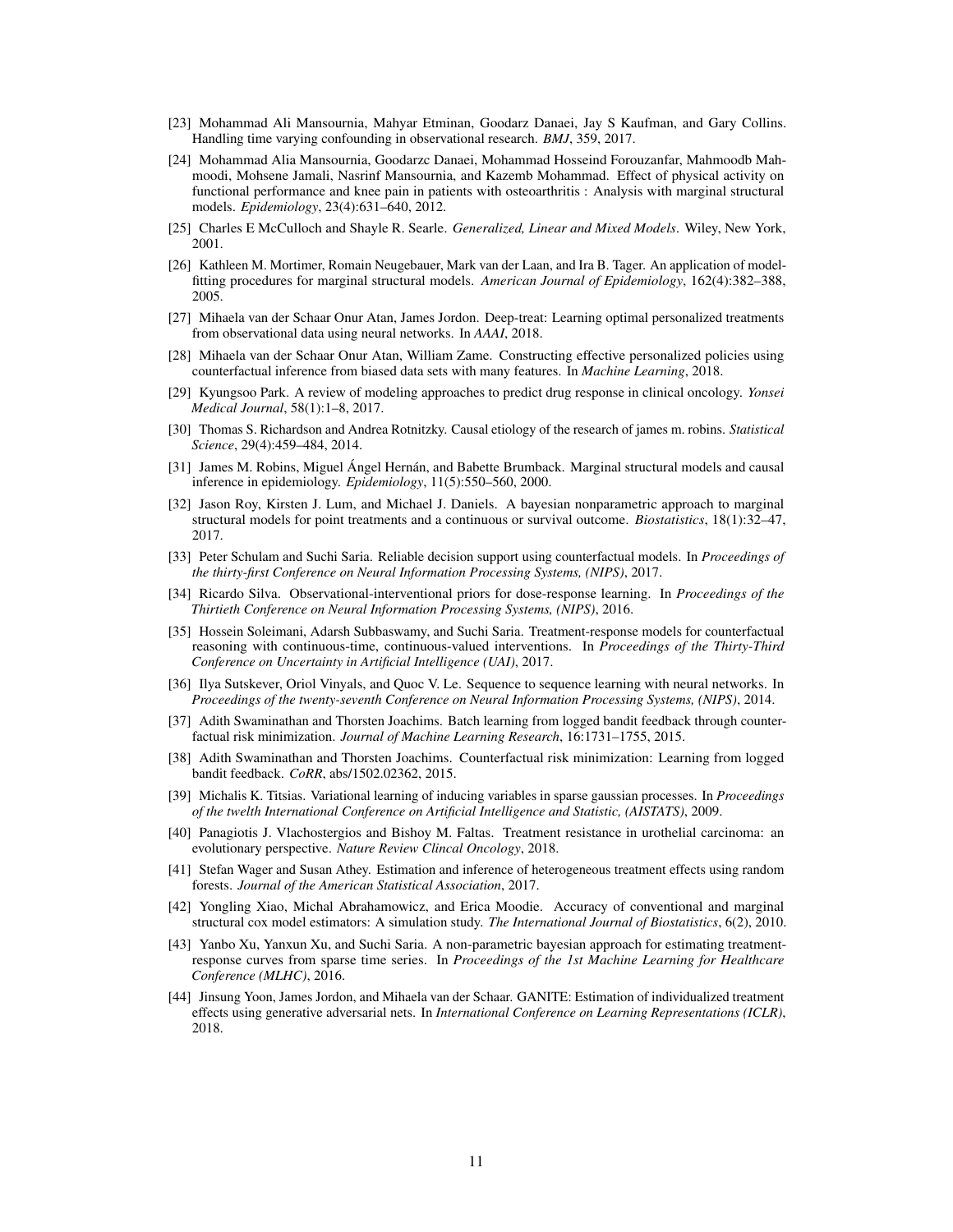# Appendix

## <span id="page-11-0"></span>A Extended Related Works

Potential Outcomes with Cross-sectional Data. A simpler instantiation of the problem is to estimate the effect of a treatment applied to subjects in a (static) cross-sectional dataset. This problem has recently attracted a lot of attention in the machine learning community, and various interesting ideas were proposed to account for selection bias [\[3,](#page-9-9) [41,](#page-10-0) [44\]](#page-10-1). Unfortunately, most of these works cast the treatment effect estimation problem as one of learning under "covariate shift", where the goal is to learn a model for the outcomes that generalizes well to a population were treatments are randomly assigned to the subjects. Because of the sequential nature of the treatment assignment process in our setup, estimating treatment effects under time-dependent confounding cannot be similarly framed as a covariate shift problem, and hence the ideas developed in those works cannot be straightforwardly applied to our setup.

Off-policy Evaluation. A closely related problem in the area of reinforcement learning is the problem of off-policy evaluation using retrospective observational data, also known as "logged bandit feedback" [\[38,](#page-10-17) [37,](#page-10-18) [18,](#page-9-20) [27,](#page-10-19) [28\]](#page-10-20). In this problem, the goal is to use sequences of states, actions and rewards generated by a decision-maker that operates under an unknown policy in order to estimate the expected reward of a given policy. In our setting, we focus on estimating a trajectory of outcomes given an application of a treatment (or a sequence of treatments) rather than estimating the average reward of a policy, and hence the "counterfactual risk minimization" framework in [\[37\]](#page-10-18) would not result in optimal estimates in our setup. However, our learning model – with a different objective function– can be applied for the problem of off-policy evaluation.

## <span id="page-11-1"></span>B Background on Marginal Structural Models

In this section, we summarize the key relevant points from the seminal paper of Robins [\[31\]](#page-10-8). Without loss of generality, we consider the case of univariate treatments, response variables and baseline covariates here for simplicity.

Marginal structural models are typically considered in the context of follow-up studies, for example in patients with HIV [\[31\]](#page-10-8). Time in the study is typically measured in relation to a fixed starting point, such as the first follow-up date or time of diagnosis (i.e.  $t = 1$ ). In such settings, marginal structural models are used to measure the average treatment effect conditioned on a series of potential actions and baseline covariate  $V$  taken at the start of the study, expressed in the form:

$$
\mathbb{E}\left[Y_{\tau}|a_1,\ldots,a_{\tau},V\right] = r(a_1,\ldots,a_{\tau},X;\Theta)
$$
\n(10)

where  $r(.)$  is a generic, typically linear, function with parameters  $\Theta$ .

**Time-Dependent Confounding.** A full description of time-varying confounding can be found in [\[23\]](#page-10-4), with formal definitions in [\[14\]](#page-9-6). Time-dependent confounding in observational studies arises as confounders have values which change over time - for example in cases where treatments are moderated based on the patient's response. A causal graph for 2-step study can be found in Figure [5,](#page-12-2) where U denotes unmeasured factors. Note that  $U_0$ ,  $U_1$  do not have arrows to actions assignments, reflecting the assumption of no unmeasured confounding.

Inverse Probability of Treatment Weighting From [\[31\]](#page-10-8), under assumptions of no unmeasured confounding, positivity, and correct model specification, the stabilized IPTWs can be expressed as:

$$
SW(\tau) = \prod_{n=0}^{\tau} \frac{f(A_n | \bar{A}_{n-1})}{f(A_n | \bar{A}_{n-1}, \bar{L}_n, X)}
$$
(11)

Noting that V is defined to be a subset of  $L_0$  in [\[31\]](#page-10-8). Informally, they note the denominator to be conditional probability of a treatment assignment given past observations of treatment assignments and covariates and the numerator being that of treatment assignments alone, with the stabilized weights representing the incremental adjustment between the two.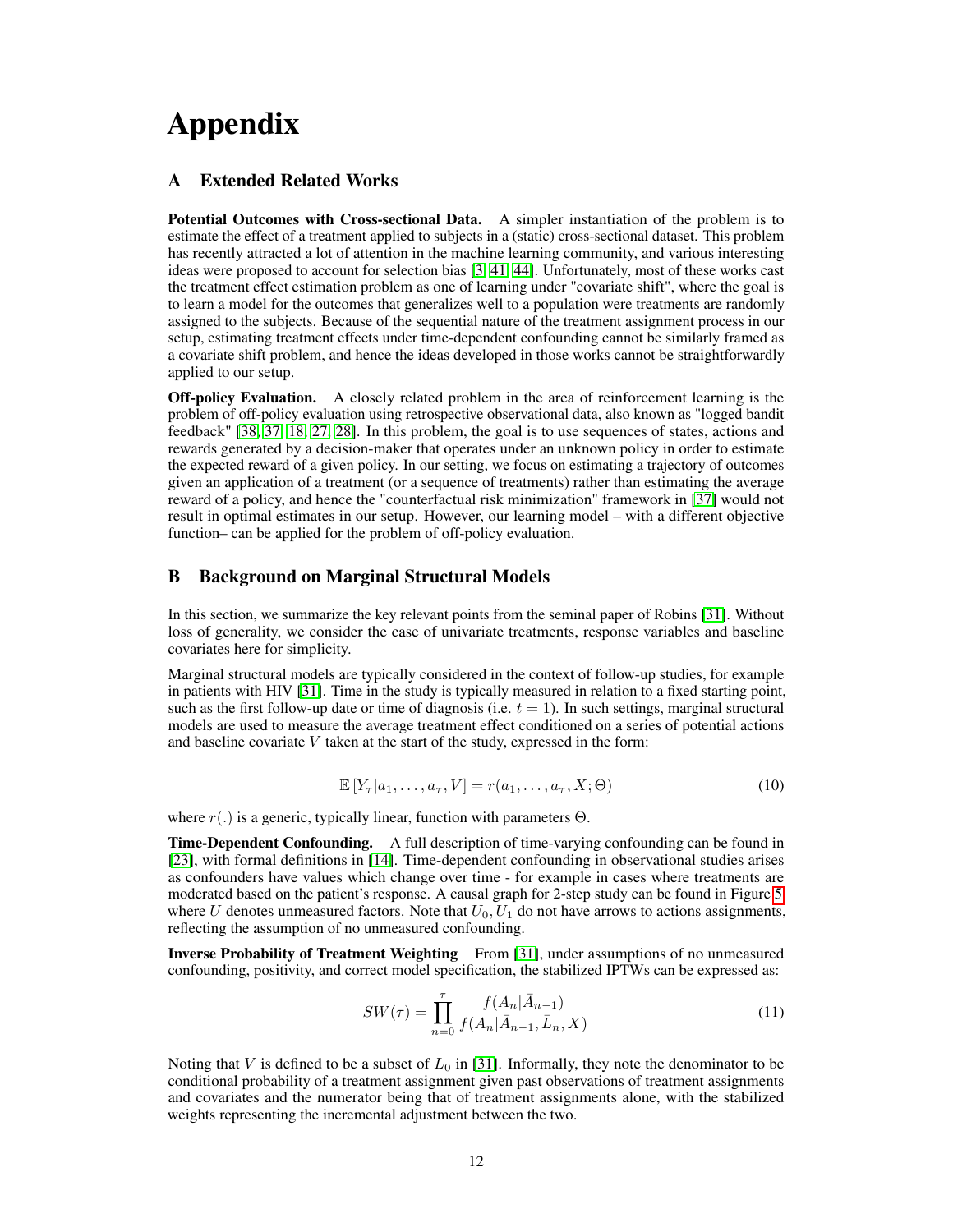

Figure 5: Causal Graph of Time-dependent Confounding for 2-step Study

In real clinical settings, it is often desirable to determine the treatment response in relation to the current follow up time, given past information. As such, we consider trajectories in relation to the last follow-up time t, retaining the form of the stabilized weights of the MSM and using all past observations, i.e.

<span id="page-12-3"></span><span id="page-12-2"></span>
$$
SW(t,\tau) = \prod_{n=t}^{t+\tau} \frac{f(A_n | \bar{A}_{n-1})}{f(A_n | \bar{A}_{n-1}, \bar{L}_n, X)}
$$
(12)

## <span id="page-12-1"></span>C Additional Results for Experiments with Cancer Growth Simulation

Table [2](#page-12-3) documents the full list of comparison for one-step-ahead predictions when tested for various  $\gamma$ , using different combinations of prediction and IPTW models.

| $\gamma =$               | $\mathbf{0}$ | 1        | $\mathbf{2}$ | 3        | 4        | 5        |
|--------------------------|--------------|----------|--------------|----------|----------|----------|
| Linear (No IPTWs)        | 5.55%        | 4.81%    | 4.09%        | $3.44\%$ | 2.86%    | 2.42%    |
| <b>MSM</b>               | 4.84%        | 4.19%    | 3.56%        | $3.00\%$ | $2.51\%$ | 2.15%    |
| MSM (LSTM IPTWs)         | 4.26%        | 3.68%    | 3.13%        | 2.64%    | $2.22\%$ | $1.95\%$ |
| Seq2Seq (No IPTWs)       | 1.52%        | 1.39%    | 1.28%        | 1.23%    | $1.17\%$ | $1.17\%$ |
| Seq2Seq (Logistic IPTWs) | 4.34%        | 3.28%    | 2.42%        | 1.83%    | 1.43%    | 1.23%    |
| <b>R-MSN</b>             | $0.92\%$     | $0.89\%$ | $0.85\%$     | $0.84\%$ | $0.79\%$ | 0.84%    |
| <b>BTRC</b>              | $2.73\%$     | 2.59%    | 2.42%        | 2.28%    | $2.11\%$ | $2.07\%$ |
| <b>R-BTRC</b>            | 1.91%        | 1.81%    | 1.72%        | 1.69%    | $1.63\%$ | 1.71%    |
| $\gamma =$               | 6            | 7        | 8            | 9        | 10       |          |
| Linear (No IPTWs)        | 2.09%        | 1.80%    | 1.70%        | $1.65\%$ | 1.66%    |          |
| <b>MSM</b>               | $1.90\%$     | 1.68%    | 1.64%        | 1.64%    | $1.67\%$ |          |
| MSM (LSTM IPTWs)         | 1.77%        | $1.61\%$ | 1.62%        | 1.64%    | 1.69%    |          |
| Seq2Seq (No IPTWs)       | 1.13%        | $1.07\%$ | $1.07\%$     | $1.09\%$ | 1.08%    |          |
| Seq2Seq (Logistic IPTW)  | 1.12%        | 1.04%    | 1.04%        | $1.05\%$ | 1.04%    |          |
| <b>R-MSN</b>             | $0.88\%$     | $0.88\%$ | 0.94%        | $1.00\%$ | $1.02\%$ |          |
| <b>BTRC</b>              | $2.05\%$     | $2.01\%$ | 2.10%        | 2.16%    | 2.19%    |          |
| <b>R-BTRC</b>            | 1.77%        | 1.79%    | 1.93%        | $2.02\%$ | 2.09%    |          |

<span id="page-12-0"></span>Table 2: One-step-ahead Prediction Performance for Models Calibrated on  $\gamma = 10$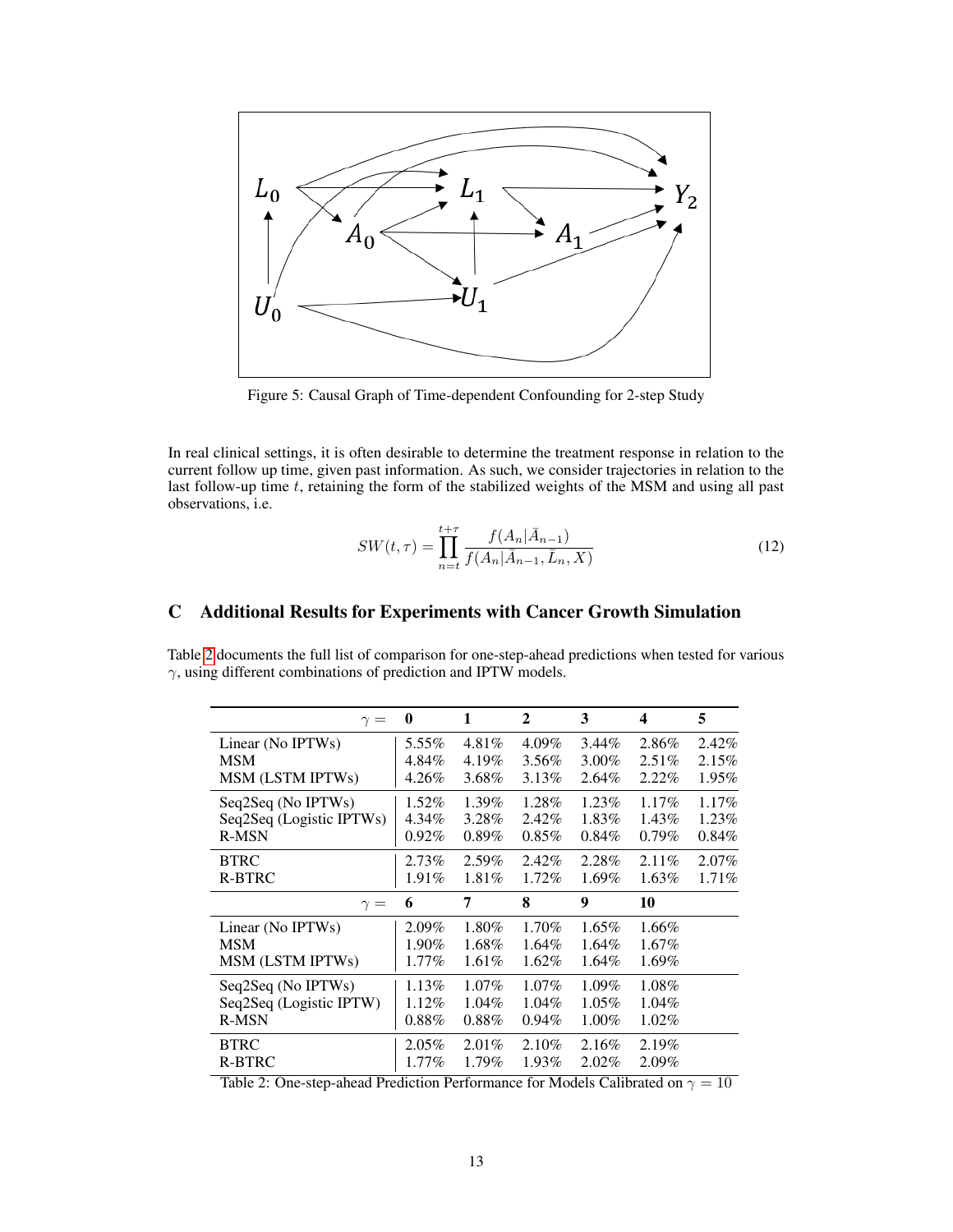## D Marginal Structural Models for Cancer Simulation

The probabilities required for the IPTWs of the standard MSM in Section [5.2](#page-6-1) can be described using logistic regression models with equations below:

$$
f(A_t(k)|\bar{\mathbf{A}}_t) = \sigma(\omega_1^{(k)}\left(\sum_{n=0}^t \bar{A}_c(n-1)\right) + \omega_2^{(k)}\left(\sum_{n=0}^t \bar{A}_d(n-1)\right))
$$
(13)

$$
f(A_t(k)|\bar{\mathbf{H}}_t) = \sigma(\omega_5^{(k)} \left( \sum_{n=0}^t \bar{A}_c(n-1) \right) + \omega_6^{(k)} \sum_{n=0}^t (\bar{A}_d(n-1))
$$
  
 
$$
+ \omega_7^{(k)} V(t) + \omega_8^{(k)} V(t-1) + \omega_9^{(k)} S)
$$
 (14)

$$
f(C_t = 0 | \mathcal{T} > n, \bar{\mathbf{A}}_{n-1}) = \sigma\big(\omega_{10} \left( \sum_{n=0}^t \bar{A}_c(n-1) \right) + \omega_{11} \sum_{n=0}^t (\bar{A}_d(n-1))\big) \tag{15}
$$

$$
f(C_t = 0 | \mathcal{T} > n, \bar{\mathbf{L}}_{n-1}, \bar{\mathbf{A}}_{n-1}, \mathbf{X}) = \sigma(\omega_{12} \left( \sum_{n=0}^t \bar{A}_c(n-1) \right) + \omega_{13} \left( \sum_{n=0}^t \bar{A}_d(n-1) \right) + \omega_{14} V(t-1) + \omega_{15} S)
$$
\n(16)

where  $\sigma(.)$  the sigmoid function and  $\omega_*$  are regression coefficients.

The regression model for prediction is given by:

$$
g(\tau, a(t, \tau - 1), \bar{\mathbf{H}}_t) = \beta_1 \left( \sum_{n=0}^t \bar{A}_c(n-1) \right) + \beta_2 \left( \sum_{n=0}^t \bar{A}_d(n-1) \right) + \beta_3 V(t) + \beta_4 V(t-1) + \beta_5 S
$$
\n(17)

#### <span id="page-13-0"></span>E Algorithm Description for R-MSNs

To provide additional clarity on the relationship between the propensity networks and the Seq2Seq model, the pseudocode in Algorithm [1](#page-14-0) describes the training process mentioned in Section [4.3.](#page-4-4)

We first define function  $r_{(.)}(.\mathbf{;}\theta_{(.)})$  to be RNN outputs given a vector of weights and hyperparameters  $\theta_{(.)}$ . We refer the reader to Section [3](#page-2-1) for more information on the functions in the MSM framework approximated by RNNs.

Propensity Networks Components of the propensity networks are used to compute the IPTWs  $\textbf{SW}(t, \tau)$  and  $SW^*(t, \tau)$  as defined in Equations [2](#page-2-0) and [3](#page-3-1) respectively. The probabilities in the numerators and denominators are taken to be outputs of the propensity networks as below:

$$
f(\mathbf{A}_n|\bar{\mathbf{A}}_{n-1}) = r_{A1}(\mathbf{A}_n|\bar{\mathbf{A}}_{n-1};\boldsymbol{\theta}_{A1})
$$
\n(18)

$$
f(\mathbf{A}_n|\bar{\mathbf{H}}_n) = r_{A2}(\mathbf{A}_n|\bar{\mathbf{H}}_n; \boldsymbol{\theta}_{A2})
$$
\n(19)

$$
f(C_n = 0 | \mathcal{T} > n, \mathbf{\bar{A}}_{n-1}) = r_{C1}(\mathbf{\bar{A}}_{n-1}; \boldsymbol{\theta}_{C1}) \tag{20}
$$

$$
f(C_n = 0 | \mathcal{T} > n, \bar{\mathbf{L}}_{n-1}, \bar{\mathbf{A}}_{n-1}, \mathbf{X}) = r_{C1}(\bar{\mathbf{L}}_{n-1}, \bar{\mathbf{A}}_{n-1}, \mathbf{X}; \boldsymbol{\theta}_{C2}) \tag{21}
$$

Encoder The encoder is also defined in a similar fashion below, with an additional function to output the internal states of the LSTM  $\tilde{q}_{E1}(\bar{\bf{L}}_t, \bar{\bf{A}}_t, {\bf{X}}; {\boldsymbol{\theta}}_{E1})$ . The encoder also computes the onestep-ahead predictions, i.e.  $g(1, a(t, 0), \tilde{H}_t)$  as per Equation [1,](#page-2-2) which is to define the prediction error  $e(i, t, 1)$  and encoder loss  $\mathcal{L}_{encoder}$  – i.e. Equations [4](#page-3-4) and [5](#page-5-1) respectively.

$$
g(1, a(t, 0), \bar{\mathbf{H}}_t) = r_E(\bar{\mathbf{L}}_t, \bar{\mathbf{A}}_t, \mathbf{X}; \boldsymbol{\theta}_E)
$$
(22)

$$
\mathbf{h}_t = \tilde{r}_E(\bar{\mathbf{L}}_t, \bar{\mathbf{A}}_t, \mathbf{X}; \boldsymbol{\theta}_E)
$$
 (23)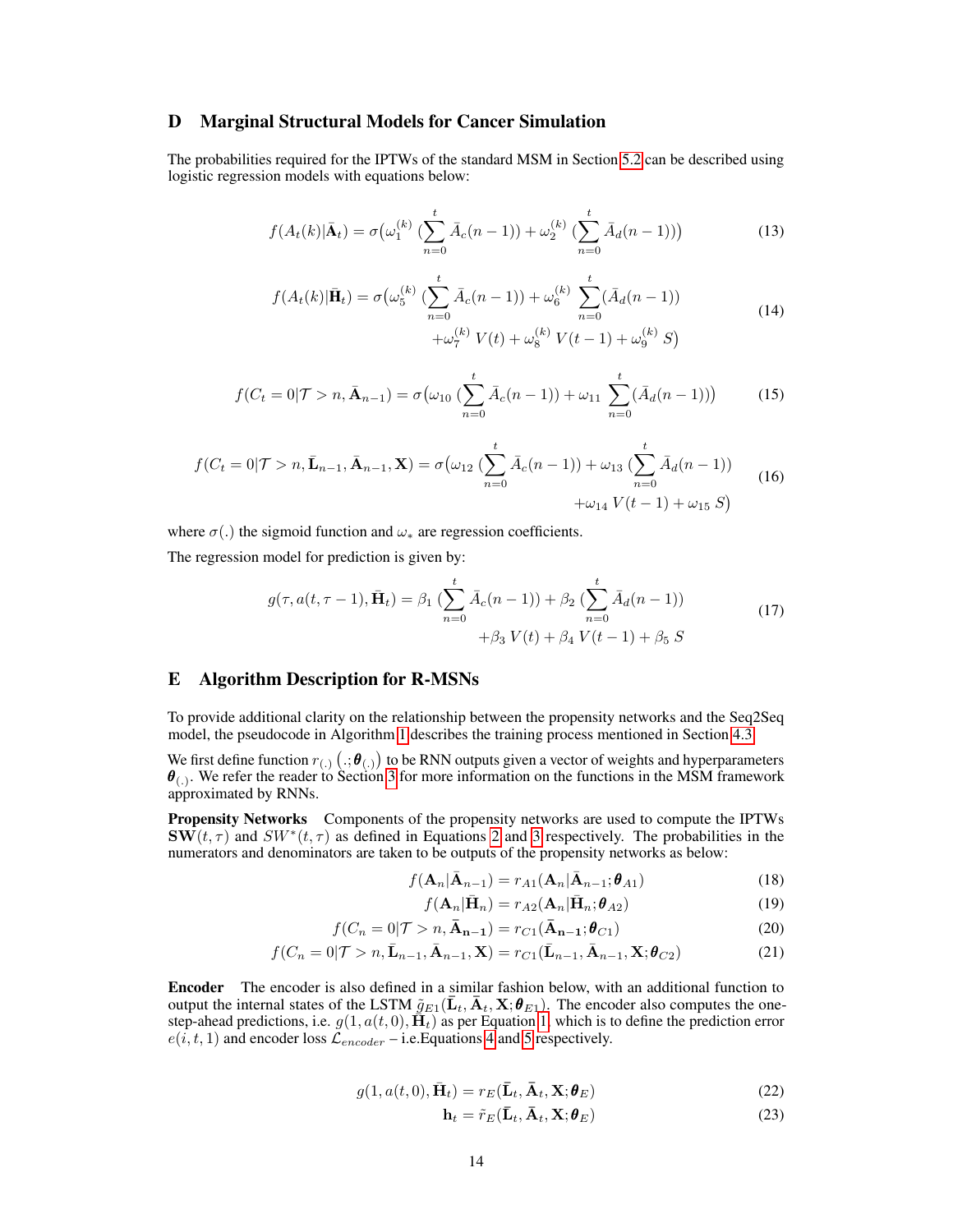**Decoder** The decoder then uses the seq2seq architecture to project encoder states  $\mathbf{h}_t$  forwards in time, incorporating planned future actions  $a_{t+\tau}$ . This is also combined with the IPTWs to define the decoder loss  $\mathcal{L}_{decoder}$  in Equation [5.](#page-5-1)

$$
g(\tau, a(t, \tau - 1), \bar{\mathbf{H}}_t) = r_D(\mathbf{h}_t, a_{t+1}, \dots, a_{t+\tau}; \boldsymbol{\theta}_D), \forall \tau > 1
$$
\n(24)

Algorithm 1 Training Process for R-MSN

<span id="page-14-0"></span>**Input:** Training/Validation Data  $\bar{\mathbf{L}}_{1:T}$ ,  $\bar{\mathbf{A}}_{1:T}$ , X Output: Neural network weights and hyperparameters for: 1) SW $(t, \tau)$  networks:  $\boldsymbol{\theta}_{A1}, \boldsymbol{\theta}_{A2}$ 2)  $SW^*(t,\tau)$  networks:  $\bm{\theta}_{C1},$   $\bm{\theta}_{C2}$ 3) Encoder network:  $\boldsymbol{\theta}_{E1}$ ,  $\boldsymbol{\theta}_{E2}$ 4) Decoder network:  $\boldsymbol{\theta}_{D1}$ ,  $\boldsymbol{\theta}_{D2}$ 1: 2: Step 1: Fit Propensity Networks 3:  $\bm{\theta}_{A1} \leftarrow \texttt{ optimize}\Big(\sum_{n,i}\texttt{binary\_x\_entropy}(r_{A1}(\mathbf{A}_n(i)|\bar{\mathbf{A}}_{n-1}(i); \bm{\theta}_{A1}), \mathbf{A}_n(i))\,\big)$ 4:  $\bm{\theta}_{A2} \leftarrow \texttt{ optimize}\Big(\sum_{n,i}\texttt{binary\_x\_entropy}(r_{A2}(\mathbf{A}_n(i)|\bar{\mathbf{H}}_n(i);\bm{\theta}_{A2}),\mathbf{A}_n(i))\,\big)$ 5:  $\bm{\theta}_{C1} \leftarrow \texttt{ optimize}\Big(\sum_{n,i}\mathtt{binary\_x\_entropy}(r_{C1}(\mathbf{\bar{A}_{n-1}(i)}; \bm{\theta}_{C1}(i)), \mathbf{C}_n(i))\,\big)$ 6:  $\bm\theta_{C2} \leftarrow \texttt{optimize}\Big(\sum_{n,i}\mathtt{binary\_x\_entropy}(r_{C2}(\bar{\mathbf{L}}_{n-1}(i),\bar{\mathbf{A}}_{n-1}(i),\mathbf{X}(i);\bm\theta_{C2}),\mathbf{C}_n(i))\,\big)$ 7: 8: Step 2: Generate IPTWs 9: for patient  $i = 1$  to I do 10: for  $t = 1$  to T do 11: **for**  $\tau = 1$  to  $\tau_{max}$  do 12:  $\mathbf{SW}_i(t,\tau) \leftarrow \prod_{n=t}^{n=a} r_{A1}(\mathbf{A}_n(i)|\bar{\mathbf{A}}_{n-1}(i); \boldsymbol{\theta}_{A1}) / r_{A2}(\mathbf{A}_n(i)|\bar{\mathbf{H}}_n(i); \boldsymbol{\theta}_{A2})$ 13:  $SW_i^*(t, \tau) \leftarrow \prod_{n=t}^{t+\tau} r_{C1}(\bar{\mathbf{A}}_{n-1}(i); \theta_{C1}(i)) / r_{C2}(\bar{\mathbf{L}}_{n-1}(i), \bar{\mathbf{A}}_{n-1}(i), \mathbf{X}(i); \theta_{C2})$ 14: end for 15: end for 16: end for 17: 18: Step 3: Fit Encoder 19:  $\bm{\theta}_{E} \leftarrow \texttt{optimize}(\mathcal{L}_{encoder}),$  as per Equation [5a](#page-5-1) 20: 21: Step 4: Compute Encoder States {Used to Initialize Decoder} 22: for patient  $i = 1$  to  $I$  do 23: for  $t = 1$  to  $T$  do 24:  $\mathbf{h}_t(i) \leftarrow \tilde{g}_E(\bar{\mathbf{L}}_t(i), \bar{\mathbf{A}}_t(i), \mathbf{X}(i); \boldsymbol{\theta}_E)$ <br>25: end for end for 26: end for 27: 28: Step 5: Fit Decoder 29:  $\bm{\theta}_{D} \leftarrow$  optimize $(\mathcal{L}_{decoder})$  , as per Equation [5b](#page-5-1)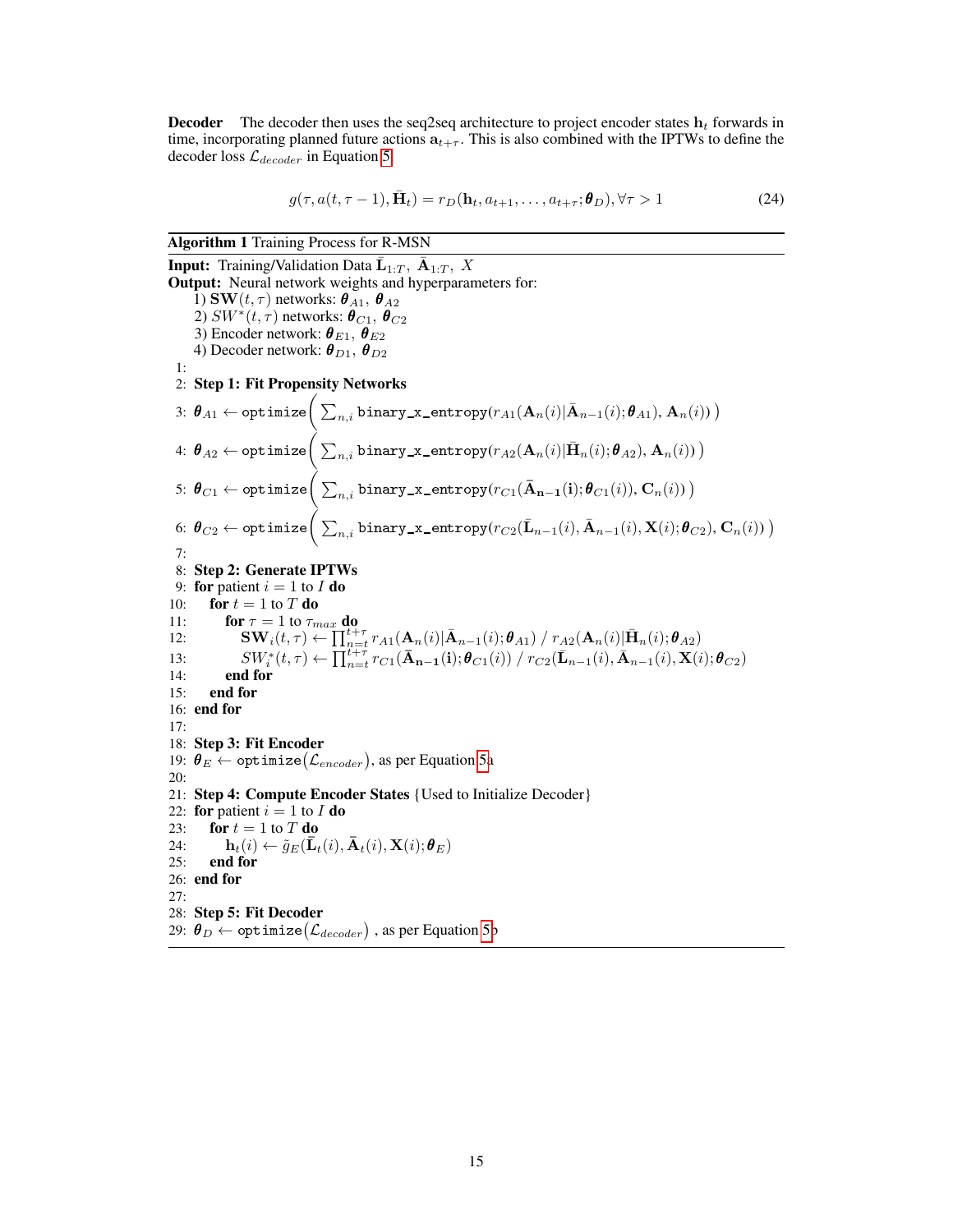## <span id="page-15-1"></span>F Hyperparameter Optimization for R-MSN

For the R-MSN, 10,000 simulated paths were used for backpropagation of the network (training data), and 1,000 simulated paths for hyperparameter optimization (validation data) - with another 1,000 for out-of-sample testing. Given the differences in state initialization requirements and data batching of the decoder, we report the hyperparameter optimization settings separately for the decoder. The optimal parameters of all networks can be found in Table [5.](#page-15-2)

Settings for Propensity Networks and Encoder Hyperparameter optimization was performed using 50 iterations of random search, using the hyperparameter ranges in Table [3,](#page-15-3) and networks were trained using the ADAM optimizer [\[20\]](#page-9-21). For each set of sampled, simulation trajectories were grouped into B minibatches and networks were trained for a maximum of 100 epochs. LSTM state sizes were also defined in relation to the number of inputs for the network C.

<span id="page-15-3"></span>Table 3: Hyperparameter Search Range for Propensity Networks and Encoder

|                                         | <b>Hyperparameter Search Range</b>    |
|-----------------------------------------|---------------------------------------|
| <b>Hyperparameter Search Iterations</b> | 50                                    |
| <b>Dropout Rate</b>                     | $0.1$ , $0.2$ , $0.3$ , $0.4$ , $0.5$ |
| <b>State Size</b>                       | 0.5C, 1C, 2C, 3C, 4C                  |
| <b>Minibatch Size</b>                   | 64, 128, 256                          |
| <b>Learning Rate</b>                    | 0.01, 0.005, 0.001                    |
| <b>Max Gradient Norm</b>                | 0.5, 1.0, 2.0                         |

Settings for Decoder To train the decoder, the data was reformatted into sequences of  $(h_t, \{L_{t+1}, \ldots, L_{t+\tau_{max}}\}, \{A_t, \ldots, A_{t+\tau_{max}}, X\})$ , such that each patient i max  $T_i$  contributions to the training dataset. Given the  $T$ -fold increase in the number of rows in the overall dataset, we made a few modifications to the range of hyperparameter search, including increasing the size of minibatches and reducing the learning rate and number of iterations of hyperparameter search. The full range of hyperparameter search can be found in Table [4](#page-15-4) and networks are trained for maximum of 100 epochs as well.

Table 4: Hyperparameter Search Range for Decoder

<span id="page-15-4"></span>

|                                     | <b>Hyperparameter Search Range</b>    |
|-------------------------------------|---------------------------------------|
| Iterations of Hyperparameter Search | <b>20</b>                             |
| Dropout Rate                        | $0.1$ , $0.2$ , $0.3$ , $0.4$ , $0.5$ |
| <b>State Size</b>                   | 1C, 2C, 4C, 8C, 16C                   |
| Minibatch Size                      | 256, 512, 1024                        |
| Learning Rate                       | 0.01, 0.005, 0.001, 0.0001            |
| Max Gradient Norm                   | 0.5, 1.0, 2.0, 4.0                    |

|  |  | Table 5: Optimal Hyperparameters for R-MSN |  |  |
|--|--|--------------------------------------------|--|--|
|--|--|--------------------------------------------|--|--|

<span id="page-15-2"></span><span id="page-15-0"></span>

|                                                                                   | Dropout Rate |        | <b>State Size Minibatch Size Learning Rate</b> |       | <b>Max Norm</b> |
|-----------------------------------------------------------------------------------|--------------|--------|------------------------------------------------|-------|-----------------|
| <b>Propensity Networks</b>                                                        |              |        |                                                |       |                 |
| $f(\mathbf{A}_n \bar{\mathbf{A}}_{n-1})$                                          | 0.1          | 6(3C)  | 128                                            | 0.01  | 2.0             |
| $f(\mathbf{A}_n H_n)$                                                             | 0.1          | 16(4C) | 64                                             | 0.01  | 1.0             |
| $f(C_n = 0   \mathcal{T} > n, \overline{\mathbf{A}}_{n-1})$                       | 0.2          | 4(2C)  | 128                                            | 0.01  | 0.5             |
| $f(C_t=0 \mathcal{T}>n,\bar{\mathbf{L}}_{n-1},\bar{\mathbf{A}}_{n-1},\mathbf{X})$ | 0.1          | 16(4C) | 64                                             | 0.01  | 2.0             |
| <b>Prediction Networks</b>                                                        |              |        |                                                |       |                 |
| Encoder                                                                           | 0.1          | 16(4C) | 64                                             | 0.01  | 0.5             |
| Decoder + Memory Adapter                                                          | 0.1          | 16(8C) | 512                                            | 0.001 | 4.0             |